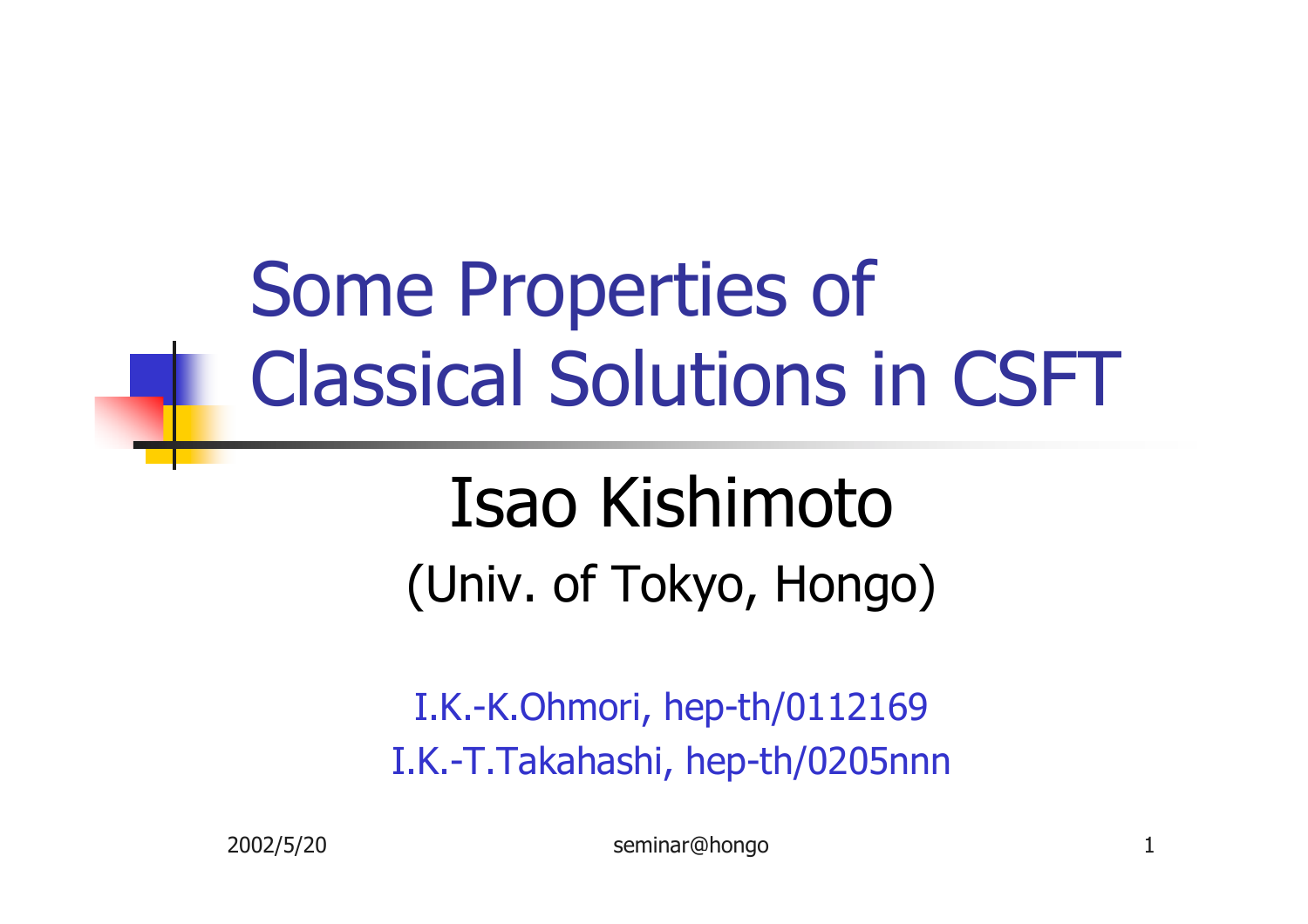# Introduction



**. Cubic String Field Theory (CSFT) [Witten(1986)]** 

Here we consider CSFT to investigate Sen's conjecture.

$$
S=-\frac{1}{g^2}\left[\frac{1}{2}\langle\Psi,Q_{\text{B}}\Psi\rangle+\frac{1}{3}\langle\Psi,\Psi*\Psi\rangle\right]
$$

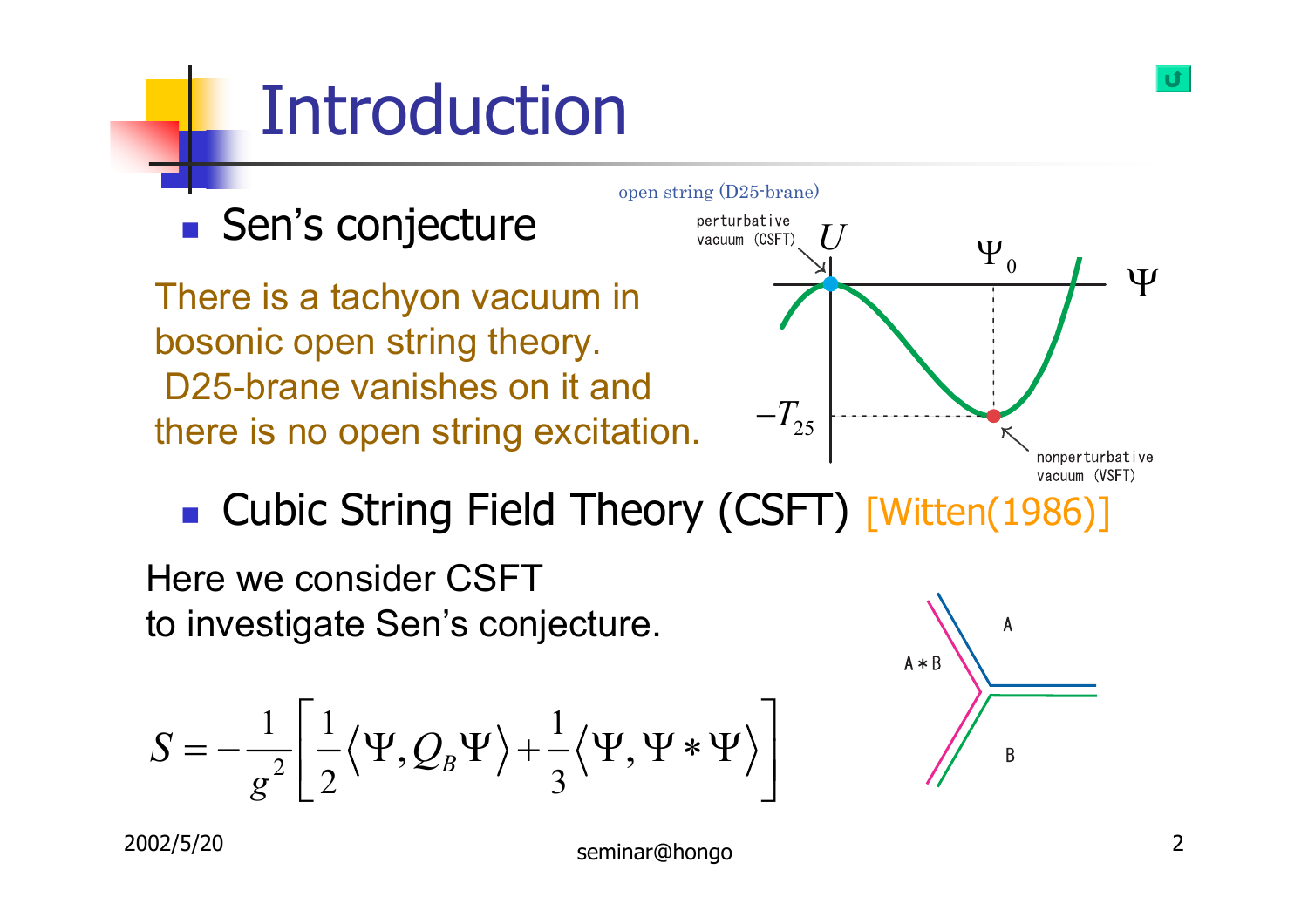Sen's conjecture can be rephrased in CSFT :

- There is a solution  $\Psi_{_{0}}$  of equation of motion:  $\mathcal{Q}_{\scriptscriptstyle{B}}\Psi$  +  $\Psi$   $*$   $\Psi$   $=$   $0.$
- The potential height equals to D25-brane tension:  $_{0}$  '  $^{2}$  26  $25$  $-S|_{\Psi_{0}}/V_{26}=T_{25}.$
- The cohomology of new BRST  $\mathcal{Q}'_B$  operator around it is trivial:  $\left[ Q^{\, \prime}_{\; B} \, \psi = 0 \Rightarrow \psi = Q^{\, \prime}_{\; B} \, \phi, \quad \exists \phi.$

There are some numerical evidences, but an exact solution is necessary to prove them.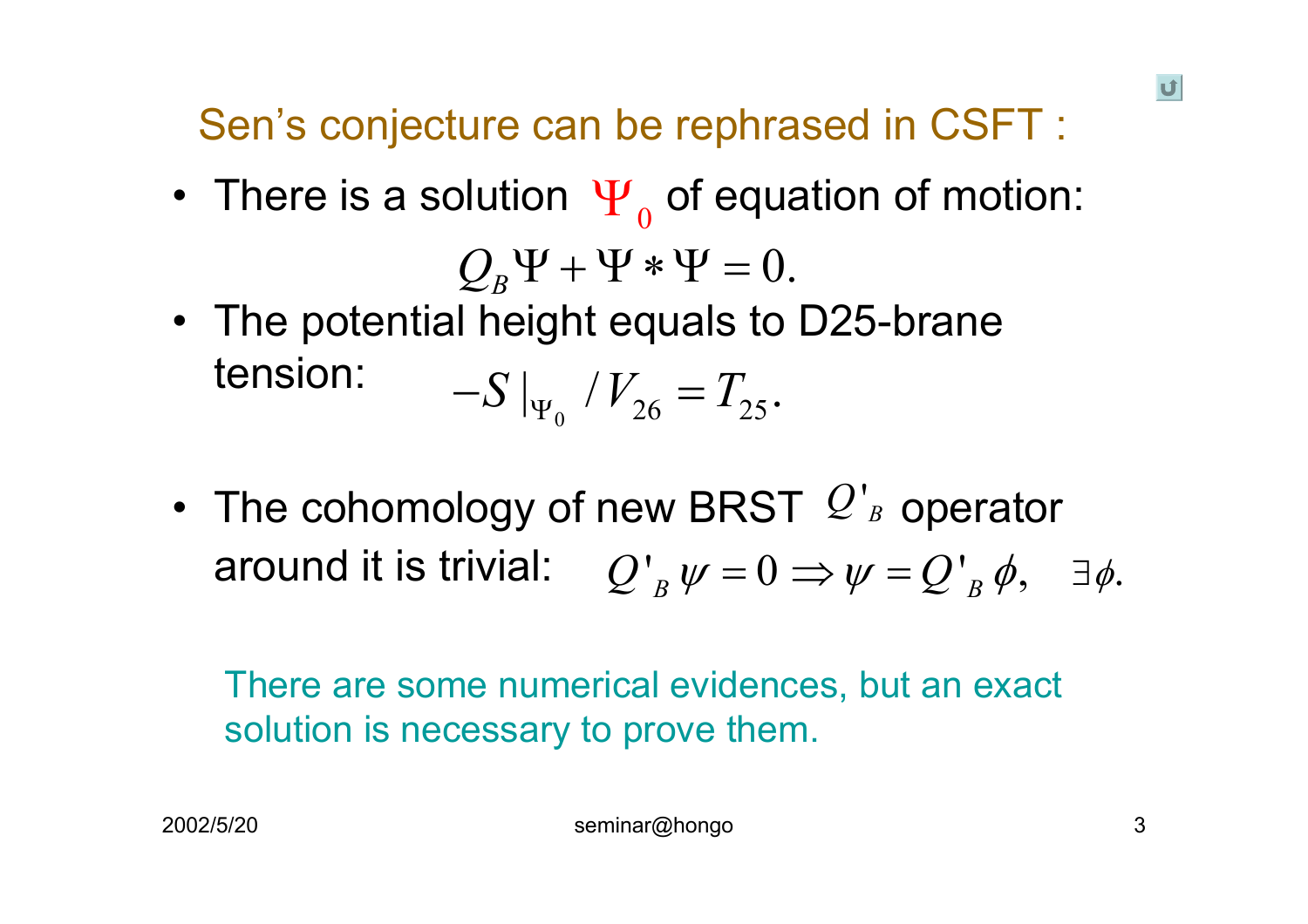### Another approach: Vacuum String Field Theory (VSFT) [(G)RSZ(2001)]

(Gaiotto-)Rastelli-Sen-Zwiebach proposed SFT around tachyon vacuum:

$$
S_V = -\kappa \left[ \frac{1}{2} \langle \Psi, Q_{GRSZ} \Psi \rangle + \frac{1}{3} \langle \Psi, \Psi * \Psi \rangle \right],
$$
  

$$
Q_{GRSZ} = \frac{1}{2i} \left( c(i) - c(-i) \right) = c_0 + \sum_{n \ge 1} (-1)^n (c_{2n} + c_{-2n}).
$$

This  $\mathcal{Q}_{\text{\tiny{GRSZ}}}$  has trivial cohomology.

There are some solutions of equation of motion which are constructed by projectors with respect to \*.

### Can VSFT reconstruct CSFT?

Recently, Okawa proved D25-brane tension can be reproduced.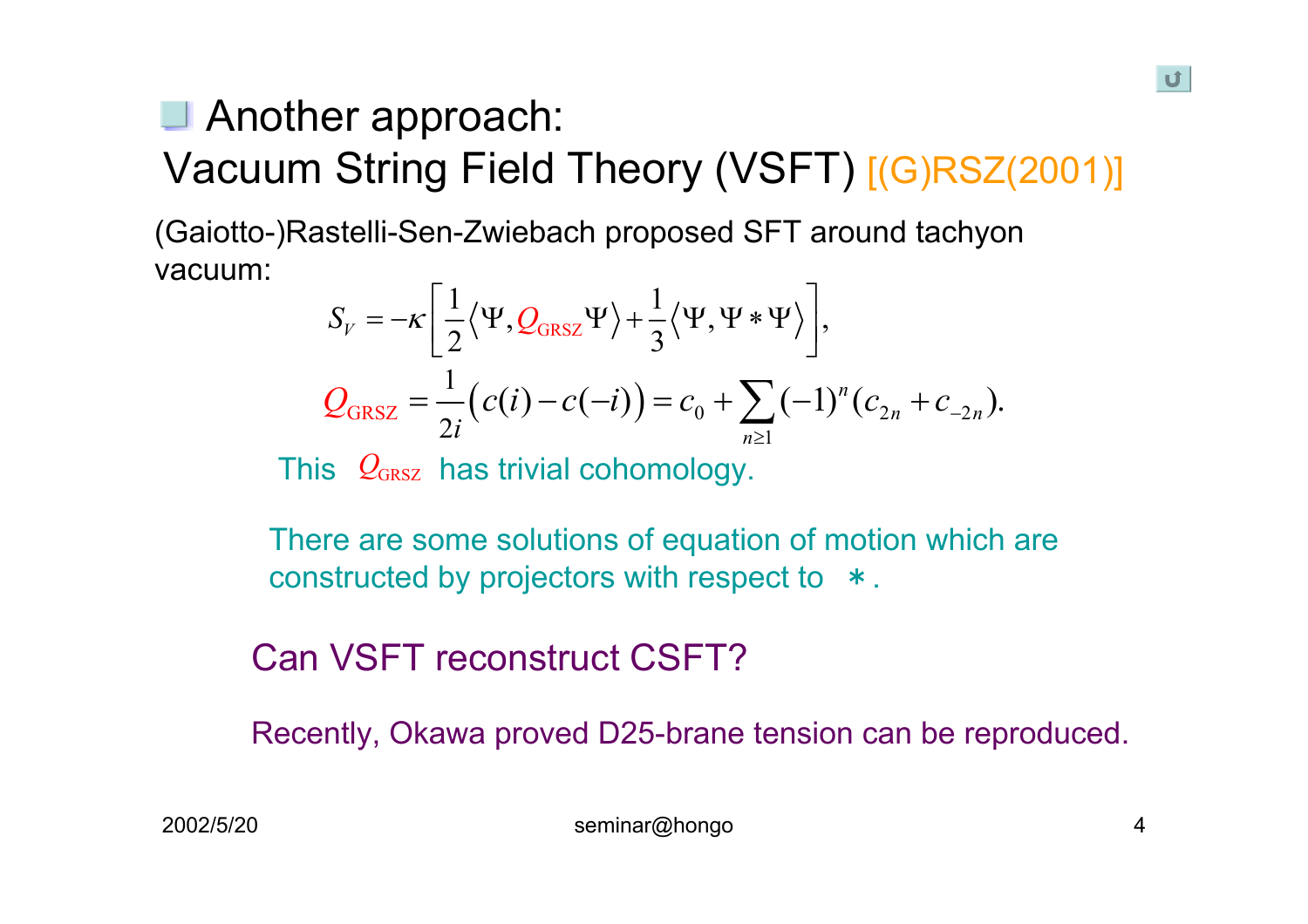### **E** Introduction

**Contents** 

- **. Some Solutions in CSFT**
- **Potential Height**
- !**Example Cohomology of new BRST operator**
- !**Summary and Discussion**

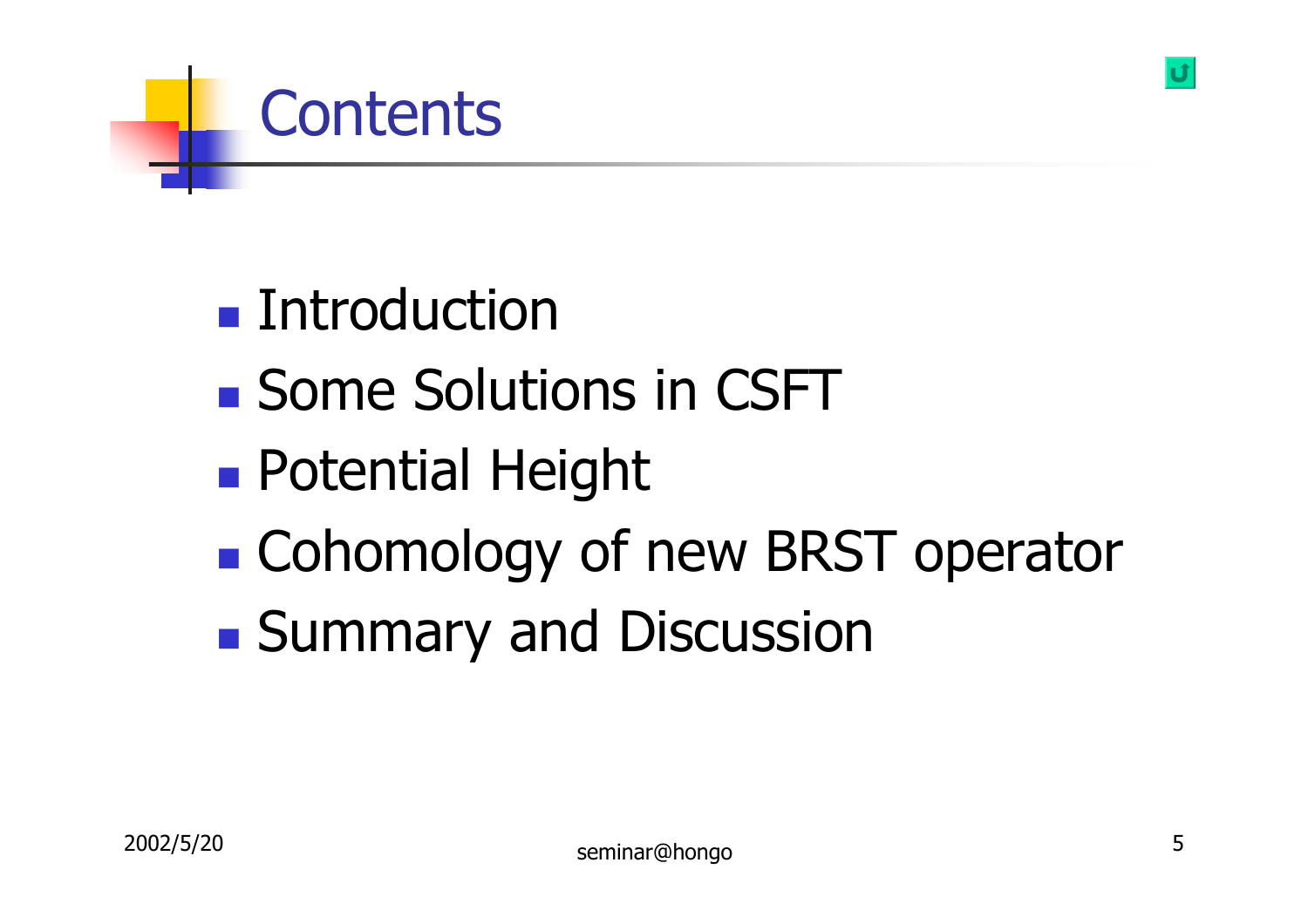### Some Solutions in CSFT

Horowitz et al.(1988) discussed rather formal solutions in the context of purely CSFT.

$$
\Psi_0 = -Q_L |I\rangle + C_L(f)|I\rangle, \quad f(\pi - \sigma) = f(\sigma), f(\pi/2) = 0.
$$

In particular it can be used to derive VSFT action from CSFT:  $f_{\text{GRSZ}} (\sigma) = \lim_{\varepsilon \to 0} \Big( \delta \big( \sigma - (\pi/2 - \varepsilon) \big) + \delta \big( (\pi/2 + \varepsilon) - \sigma \big) \Big).$ 

The corresponding solution is singular:

$$
\Psi_0^{\text{VSFT}}\Big\rangle = -Q_L|I\rangle + \lim_{\varepsilon \to 0} \frac{(g^2 \kappa)^{1/3}}{4i} \Big(e^{-i\varepsilon} c(ie^{i\varepsilon}) - e^{i\varepsilon} c(-ie^{-i\varepsilon})\Big)|I\rangle
$$
  
=  $\frac{2}{\pi} \sum_{m\geq 0} \frac{(-1)^m}{2m+1} Q_{-(2m+1)}|I\rangle + \frac{(g^2 \kappa)^{1/3}}{2} \lim_{\varepsilon \to 0} \Biggl( \Biggl(1 + 2 \sum_{k\geq 1} \cos 2k\varepsilon \Biggr) c_0 - \Biggl( \sum_{k\geq 0} \sin(2k+1)\varepsilon \Biggr) (c_1 - c_{-1}) \Biggr)|I\rangle$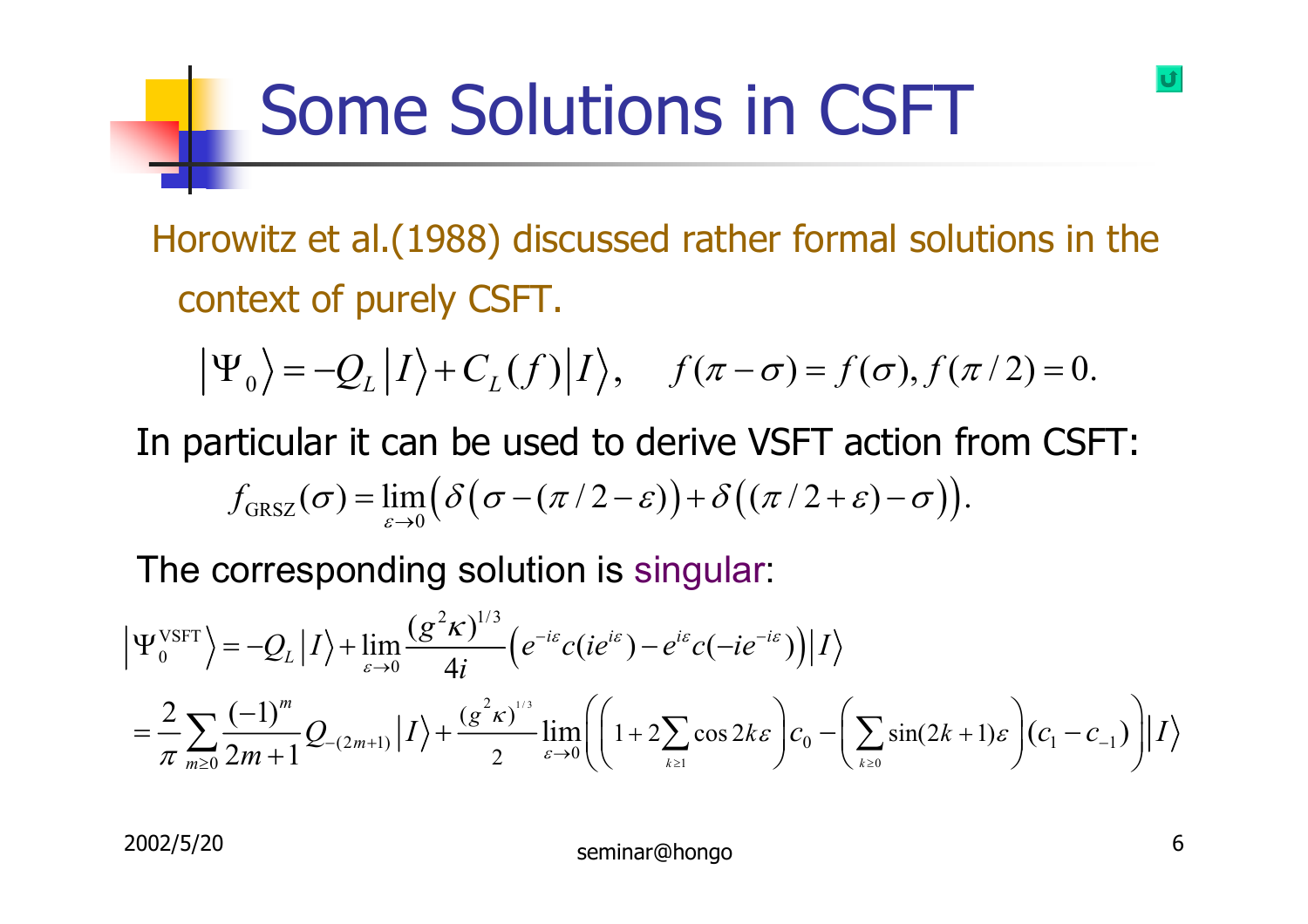• There are some subtleties about identity string field, but here we treat  $|I\rangle$  as the identity with respect to  $*$ :

 $A * I = I * A = A, \quad Q_R I * A = -I * Q_L A = -Q_L A, ...$  $*I = I * A = A$ ,  $Q_R I * A =$  *I* <sup>∗</sup>*Q A*  $=-Q_{L}A$ 

Notation:

$$
C(f) = \oint \frac{dw}{2\pi i} f(w)c(w), \quad C_L(f) = \int_{C_L} \frac{dw}{2\pi i} f(w)c(w),
$$
  
\n
$$
Q(f) = \oint \frac{dw}{2\pi i} f(w) j_{BRT}(w), \quad Q_L(f) = \int_{C_L} \frac{dw}{2\pi i} f(w) j_{BRT}(w),
$$
  
\n
$$
q(f) = \oint \frac{dw}{2\pi i} f(w) j_{gh}(w), \quad q_L(f) = \int_{C_L} \frac{dw}{2\pi i} f(w) j_{gh}(w),...
$$

$$
j_{\text{BRST}}(w) = cT^X + :bc\partial c : + \frac{3}{2}\partial^2 c = \sum_n Q_n w^{-n-1}, \quad j_{gh}(w) = -:bc := \sum_n q_n w^{-n-1},...
$$

2002/5/20 seminar@hongo 7

*w*

 $\vert \mathbf{U} \vert$ 

-1 0 1

*i*

 $C_{\mathbb L}$ 

-1 0 1

*w*

 $\frac{i}{C_{\rm L}}$  *C*<sub>R</sub>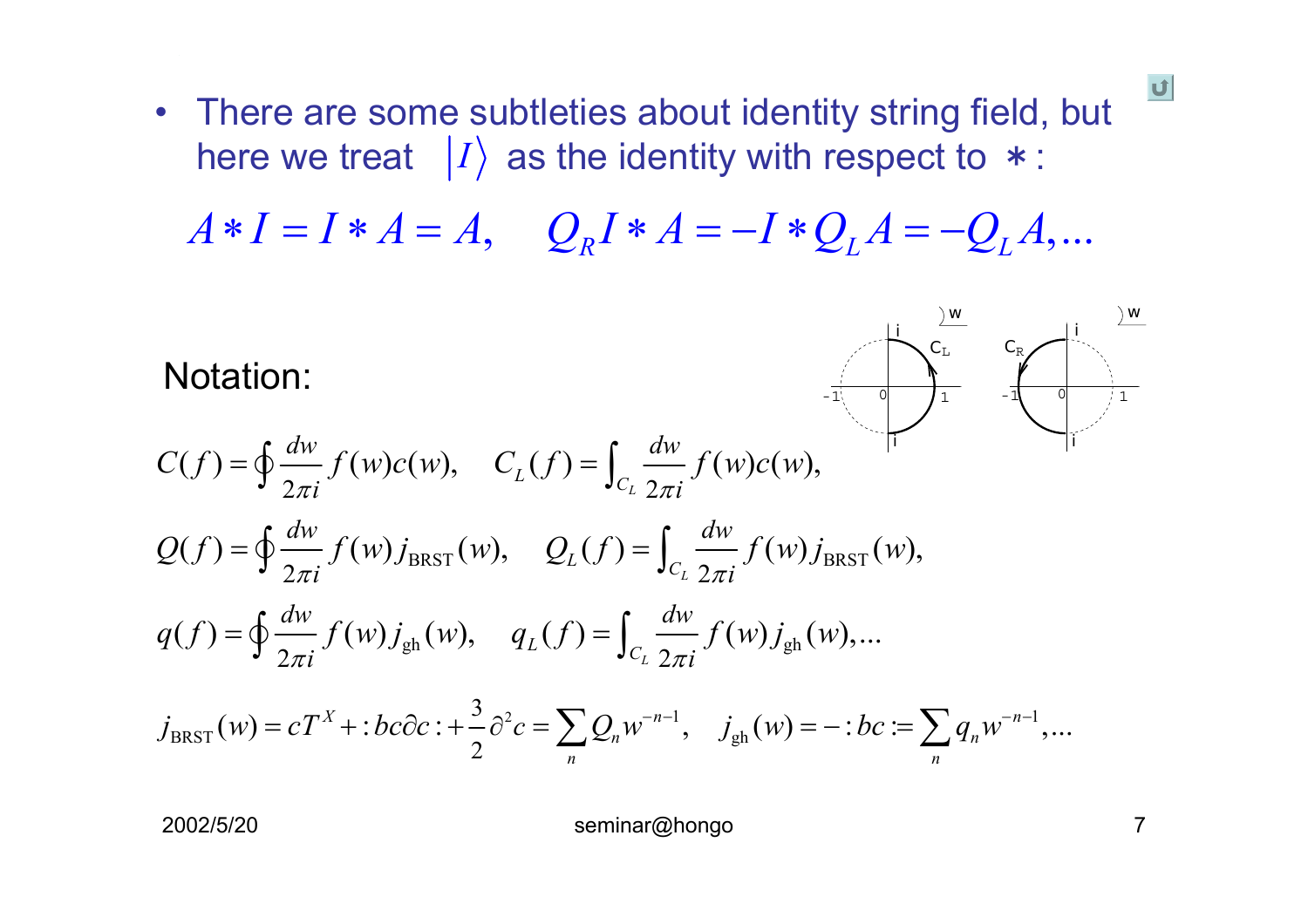$\bullet~$  Takahashi and Tanimoto proposed a new regular solution $\bar{\ }$ of CSFT which might represent tachyon vacuum.(2002) First, they found solutions of CSFT:

$$
\left|\Psi_{0}\right\rangle = Q_{L}\left(e^{h}-1\right)\left|I\right\rangle - C_{L}\left((\partial h)^{2}e^{h}\right)\left|I\right\rangle,
$$

where  $h\!\!\left(w\right)$  is some function such that

$$
h(w) = \sum h_n (w^n + (-w^{-1})^n), \quad h(\pm i) = 0, \partial h(\pm i) = 0.
$$

 $(h)I \bigstar \Omega^{-q_L(h)}$ 0 $q_L(h)I \triangleleft q_L(h)I$  $e^{q_L(n)\tau} * Q_{\scriptscriptstyle B} e$  $\Psi_{\alpha} = e^{q_L(n)I} * O_{\nu}e^{-I}$ But these solutions can be rewritten as pure gauge ones at least formally.

 $Q'_{B} = Q(e^{h}) - C((\partial h)^{2}e^{h})$  $Q'_{B} = e^{q(h)}Q_{B}e^{-q(h)}.$  $=e^{q(n)}Q_{p}e^{-}$ In fact, new BRST operator is formally rewritten as

Howev er they might become nontrivial solutions at some limits.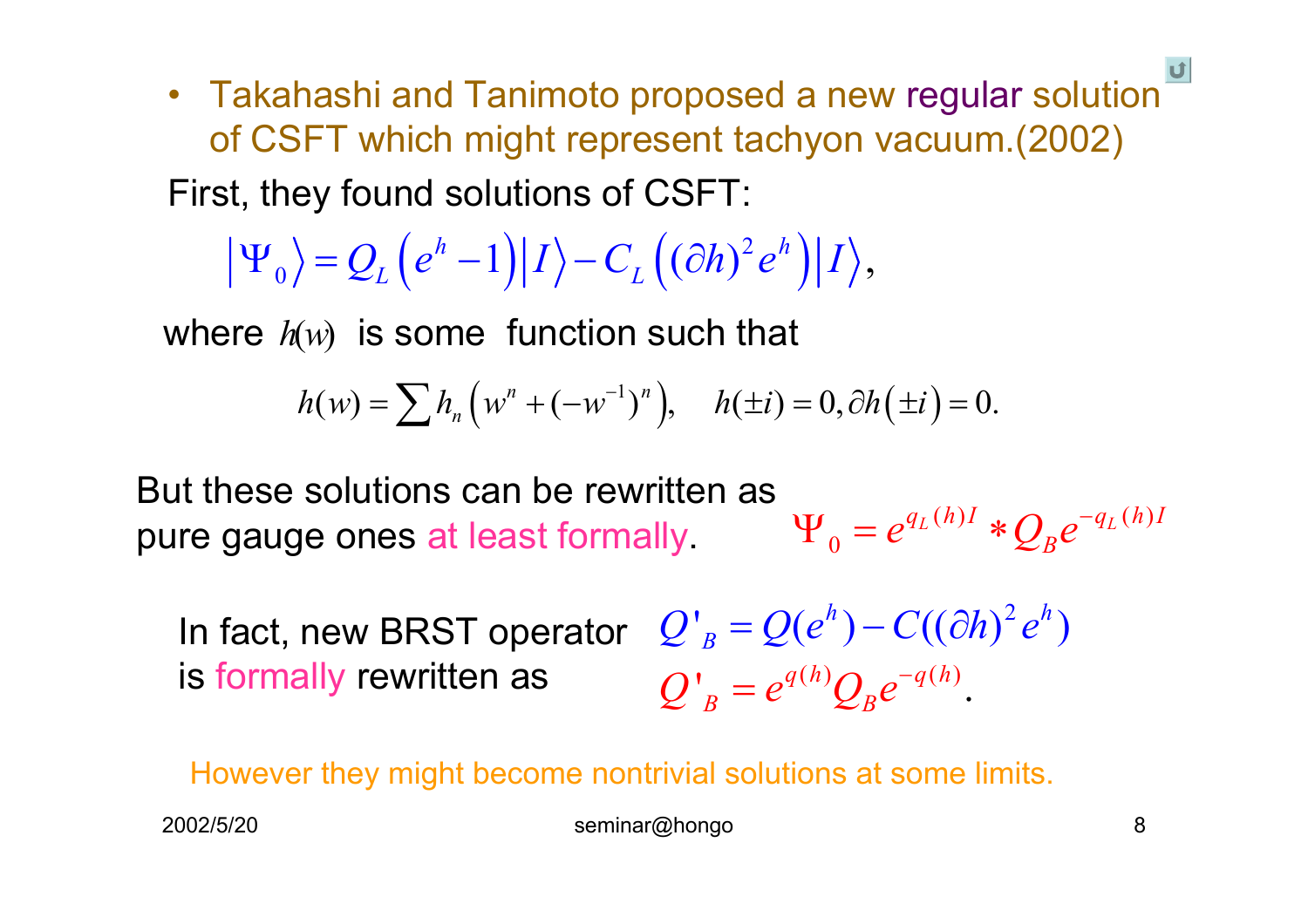$$
h_a(w) = \log \left( 1 + \frac{a}{2} (w + w^{-1})^2 \right)
$$

### **Noting**

**Example** 

$$
q(h_a) = -q_0 \log(1 - Z(a))^2 + q^{(+)}(h_a) + q^{(-)}(h_a), \quad Z(a) = \frac{1 + a - \sqrt{1 + 2a}}{a},
$$

and 
$$
\[q^{(+)}(h_a), q^{(-)}(h_a)\] = -2\log(1 - Z(a)^2),
$$

$$
\exp(\pm q(h_a)) = (1 - Z(a)^2)^{-1} \exp(\mp q_0 \log(1 - Z(a))^2) e^{\pm q^{(-)}(h_a)} e^{\pm q^{(+)}(h_a)}
$$

 $\quad$  is well-defined for  $\quad$   $a$   $>$   $-1/2.$ 

Because  $Z(a=-1/2)$  = − 1, *<sup>a</sup>* = <sup>−</sup>1/ 2 case:

$$
h_{a=-1/2}(w) = \log\left(-\frac{1}{4}(w-w^{-1})^2\right)
$$

might be nontrivial.

U.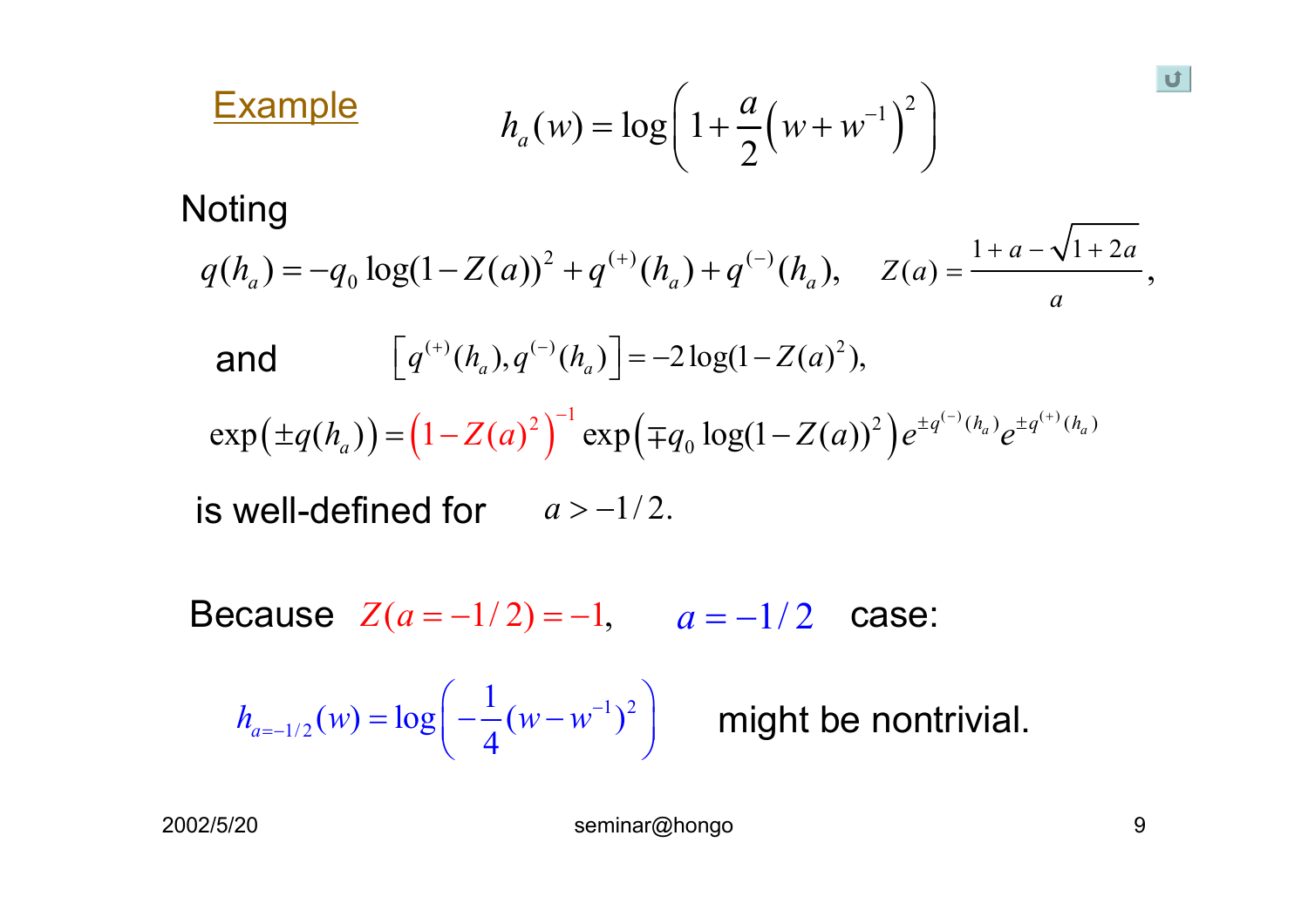$Y( a = -1/2 ) = -1, \quad Z( a = \infty ) = 1,$ 

in the same sense, we have nontrivial limit at  $\ a = -1/2$ 2,  $a = \infty$ .  $\mathcal{L}^{(l)}(w) = \log \left( \frac{(-1)^l}{4} \left( w^l + (-w)^{-l} \right)^2 \right)$  $4 \left( \begin{array}{cc} \cdots & \cdots & \cdots \end{array} \right)$  $h^{(l)}(w) = \log \left( \frac{(-1)^l}{l} (w^l + (-w)^{-l}) \right)$  $=\log\left(\frac{(-1)^l}{4}\left(w^l + (-w)^{-l}\right)^2\right)$ respectively:

There is well-defined oscillator representation:

$$
\left| \Psi_{0}^{(l)} \right\rangle = Q_{L} \left( -\frac{1}{2} + \frac{(-1)^{l}}{4} (w^{2l} + w^{2l}) \right) \left| I \right\rangle + C_{L} \left( l^{2} w^{-2} \left( 2 - (-1)^{l} (w^{2l} + w^{-2l}) \right) \right) \left| I \right\rangle
$$
  
=  $\frac{1}{\pi} \sum_{m \geq 0} \frac{-(-1)^{m} 4l^{2}}{(2m + 1)(2m + 1 - 2l)(2m + 1 + 2l)} \left( -Q_{-(2m+1)} + 4l^{2} c_{-(2m+1)} \right) \left| I \right\rangle$   
+  $\frac{l^{2}}{\pi} \left( \gamma + 2 \log 2 + \frac{1}{2} \psi \left( \frac{1}{2} - l \right) + \frac{1}{2} \psi \left( \frac{1}{2} + l \right) \right) \left( c_{1} - c_{-1} \right) \left| I \right\rangle.$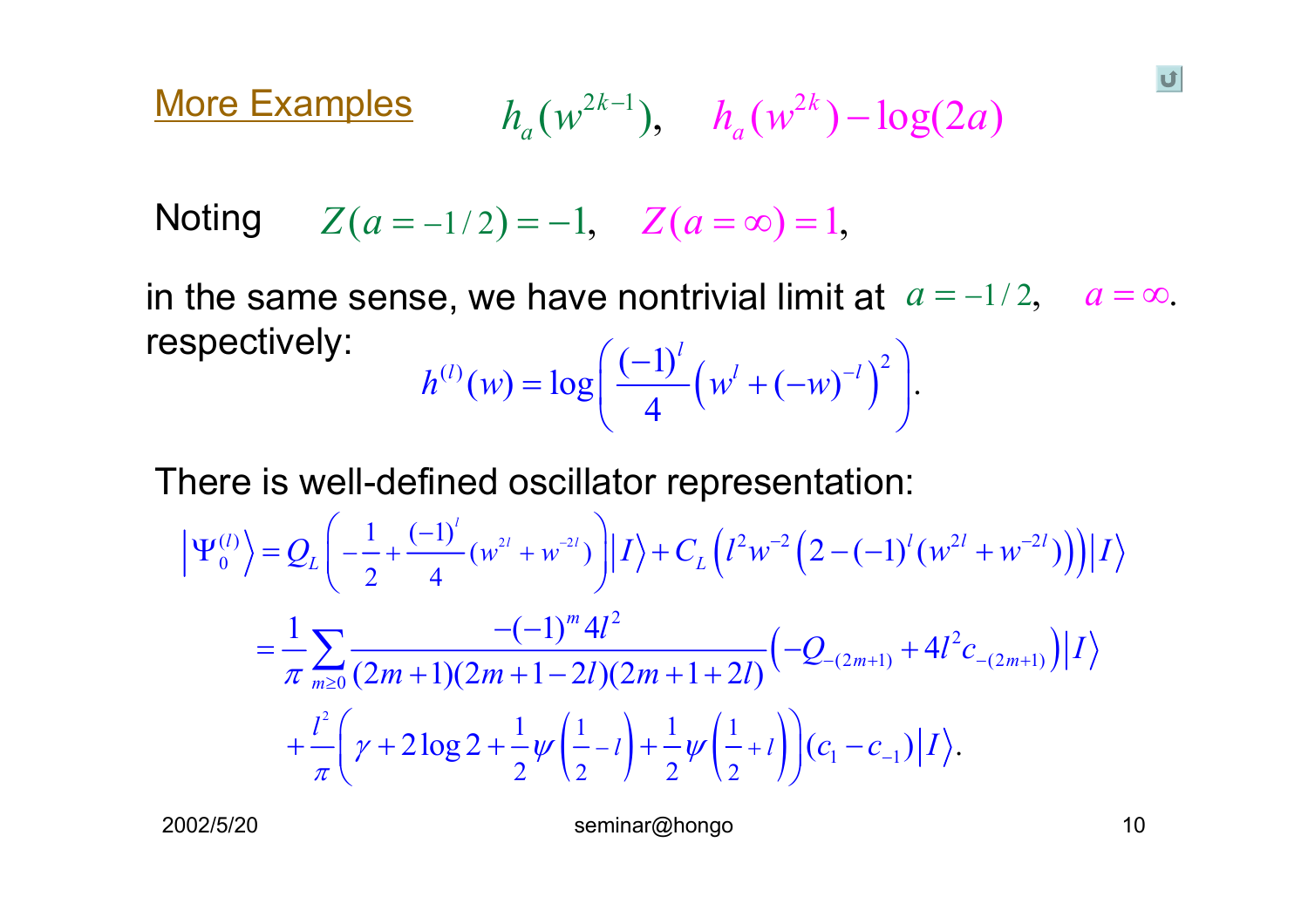# Potential Height

When we naively compute the value of the action at the solutions constructed on identity string field:

$$
|I\rangle = \frac{1}{4i}b\left(\frac{\pi}{2}\right)b\left(-\frac{\pi}{2}\right)\exp\left(\sum_{n\geq 1}\left(\frac{-(-1)^n}{2n}\alpha_{-n}\cdot\alpha_{-n}+(-1)^n c_{-n}b_{-n}\right)\right)c_0c_1|0\rangle,
$$

 $\pi$ 

we encounter following divergence:

$$
\langle I | (\cdots) | I \rangle \sim \left( \det_{n,m \geq 1} \left( \delta_{n,m} - \delta_{n,m} \right) \right)^{-26/2+1} = \infty.
$$

It is necessary to regularize  $|I\rangle$  appropriately.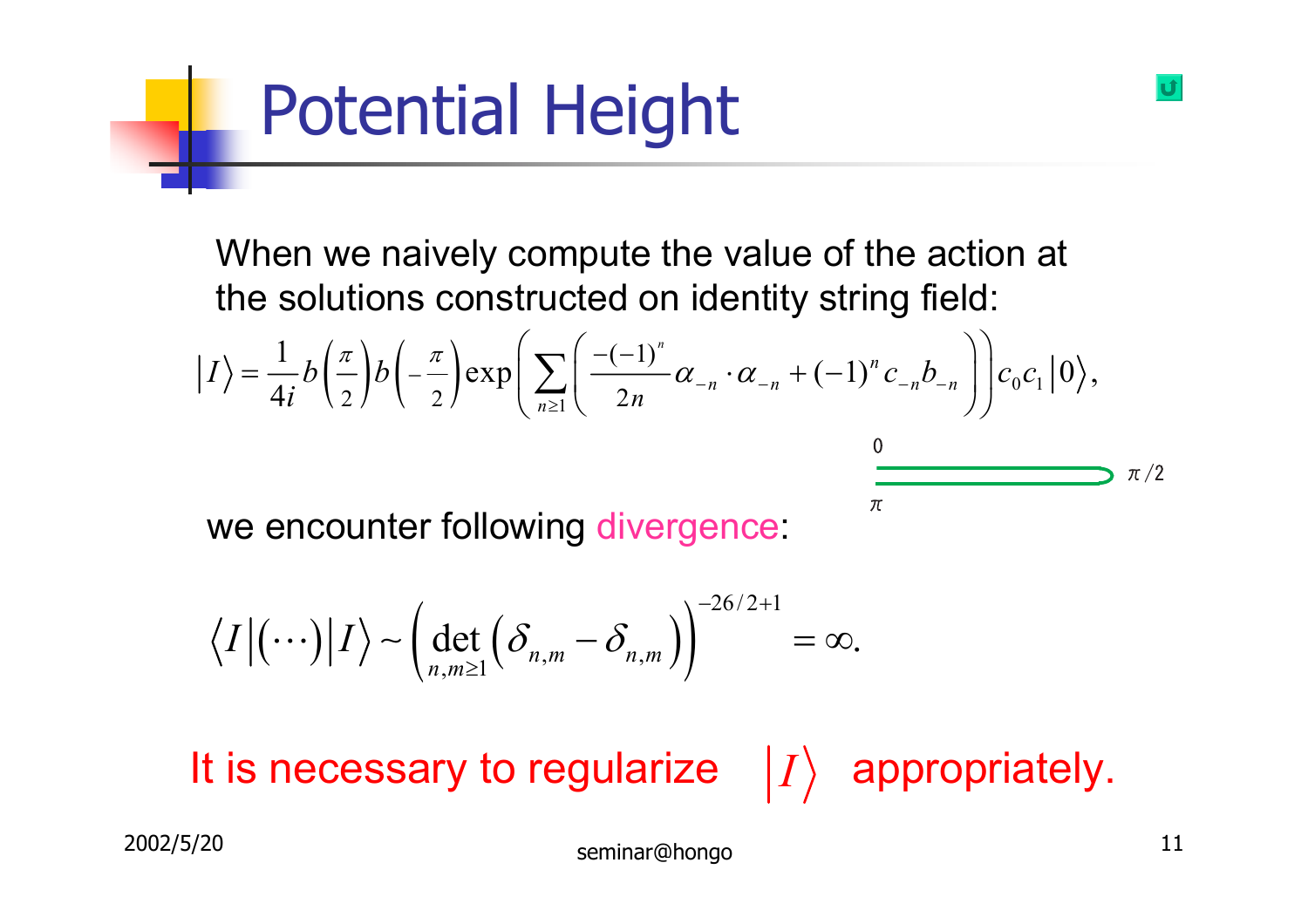### On the other hand, potential height is zero if we use e.o.m. naively in the action:

$$
Q_{B}\Psi_{0} + \Psi_{0} * \Psi_{0} = 0,
$$
  
\n
$$
Q_{L}I * Q_{L}I = 0, \quad C_{L}(f)I * C_{L}(f)I = 0,
$$
  
\n
$$
\Rightarrow S|_{\Psi_{0}^{VSET}} = -\frac{1}{6g^{2}} \langle \Psi_{0}, Q_{B} \Psi_{0} \rangle = \frac{1}{6g^{2}} \langle \Psi_{0}, \Psi_{0} * \Psi_{0} \rangle = 0.
$$

Takahashi-Tanimoto solutions give also zero naively, because they are pure gauge formally.

There is a possibility of  $\;\;\infty \!\times\! 0 = \text{finite}\; (?)$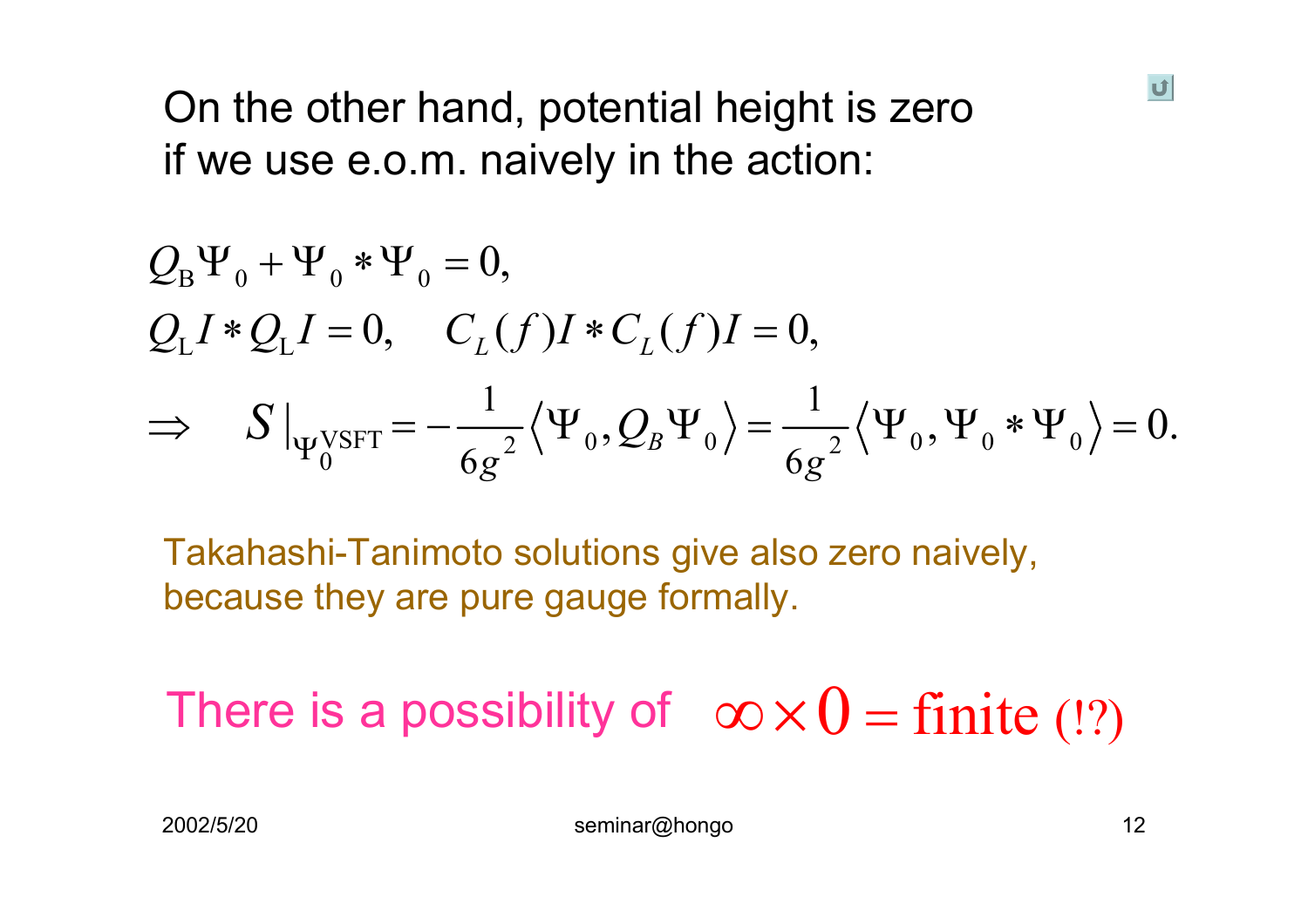#### ï• <u>Pacman regularization</u>

It is technically easy to use pacman regularization in the computation using LPP+GGRT. [I.K.-K.Ohmori]



But we could not get the definite value at  $\delta$  = 0 , for example,

$$
\left\langle \frac{1}{2i} \left( e^{-i\varepsilon} c (ie^{i\varepsilon}) - e^{i\varepsilon} c (-ie^{-i\varepsilon}) \right) I_{\delta}, Q_{\delta} \frac{1}{2i} \left( e^{-i\varepsilon} c (ie^{i\varepsilon}) - e^{i\varepsilon} c (-ie^{-i\varepsilon}) \right) I_{\delta} \right\rangle
$$
  
=  $-\delta^2 \sin^2 \varepsilon \left[ \frac{1}{2} \left\{ \left( \tan \frac{\varepsilon}{2} \right)^{\frac{2}{\delta}} + \left( \tan \frac{\varepsilon}{2} \right)^{-\frac{2}{\delta}} \right\} + 3 \left[ V_{26}, \cdots \right].$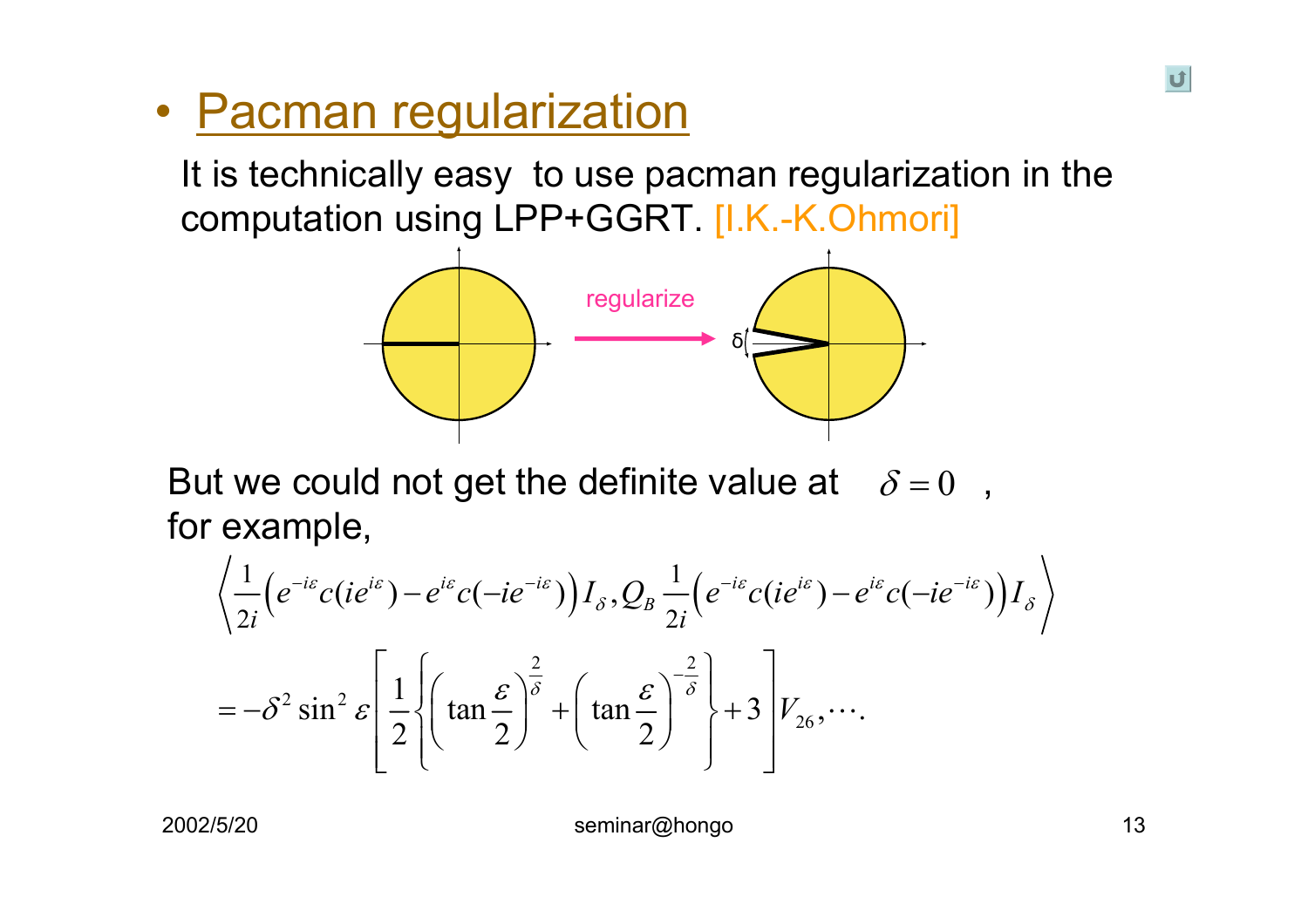ï• Regularization in oscillator language If we multiply damping factor  $\, \exp(-\pi t L_{_0}) \,$  on  $\, |I\rangle,$ we get a formula for oscillator modes:

$$
\langle I | q^{L_0} c_{m_1} c_{m_2} c_{m_3} q^{L_0} | I \rangle = \frac{i^{m_1 + m_2 + m_3} q^{-2} f(q^4)^{-12} V_{26}}{\sinh(2m_1 \pi t) \sinh(2m_2 \pi t) \sinh(2m_3 \pi t)} \det \begin{pmatrix} 1 & 1 & 1 & 1 \\ (-q)^{m_1} & q^{m_1} & q^{-m_1} & (-q)^{-m_1} \\ (-q)^{m_2} & q^{m_2} & q^{-m_2} & (-q)^{-m_2} \\ (-q)^{m_3} & q^{m_3} & q^{-m_3} & (-q)^{-m_3} \end{pmatrix},
$$
  
\n
$$
q := e^{-\pi t}, \qquad f(q^2) = \prod_{n=1}^{\infty} (1 - q^{2n}) = (2\pi)^{-1/3} q^{-1/12} \mathcal{G}'_1(0, it)^{1/3}.
$$

#### Using some relations

 $\sum_{i=-\infty}^{\infty}$   $\left(j+\frac{n}{2}\right)$  $\bigg)$  $\langle Q_B, Q_n \rangle = 0, \quad \{\mathcal{Q}_B, \mathcal{Q}_n\} = 0, \quad \{\mathcal{Q}_{B, C_n}\} = -\sum_{i=1}^n \left[ \frac{1}{j} + \frac{1}{n} \right] c_{i-j} c_{n+j}, \dots,$ *j*  $Q_{B} | I \rangle = 0, \quad \{Q_{B}, Q_{n}\} = 0, \quad \{Q_{B} | c_{n}\} = -\sum_{i} \left( \frac{1}{j} + \frac{n}{i} \right) c_{i} c_{i}$ ∞  $-1$   $n+$ =−∞ $= 0, \hspace{.2in} \{Q_{\scriptscriptstyle B},Q_{\scriptscriptstyle n}\} = 0, \hspace{.2in} \{Q_{\scriptscriptstyle B,}c_{\scriptscriptstyle n}\} = -\sum_{\scriptscriptstyle D}$  $+$   $\left| C \right|$   $\left| C \right|$   $\left| C \right|$   $\left| C \right|$ 

we have the following expression: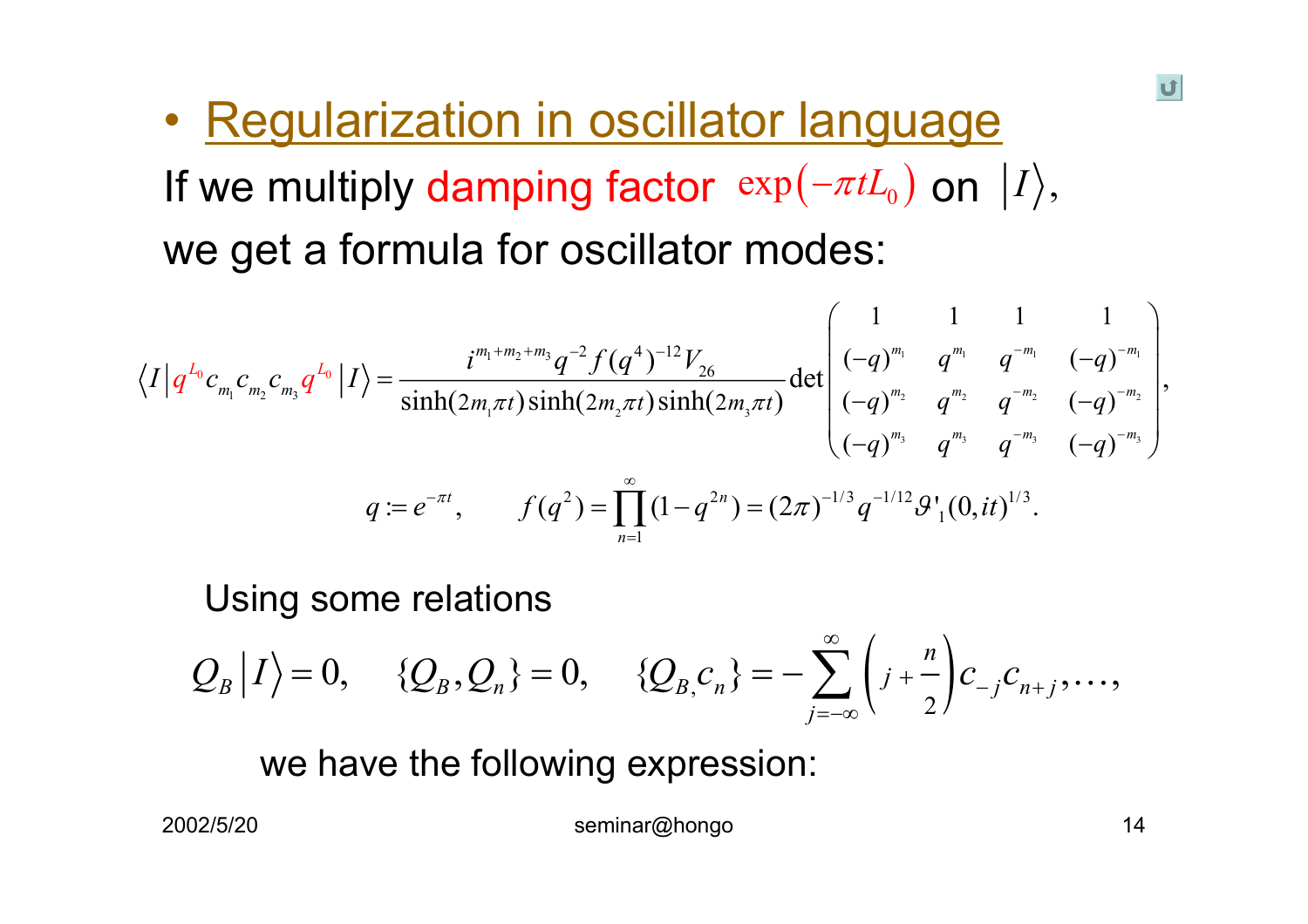$$
S \Big|_{\Psi_{0}^{(1)}} / V_{26} = \lim_{t \to 0+} \frac{-1}{6g^{2}V_{26}} \langle I \Big| q^{L_{0}} C_{L} \Big( w^{-2} (w + w^{-1})^{2} \Big) Q_{B} C_{L} \Big( w^{-2} (w + w^{-1})^{2} \Big) q^{L_{0}} \Big| I \rangle
$$
  
\n
$$
= \lim_{t \to 0+} \frac{-1}{6g^{2}} \int_{-\pi/2}^{\pi/2} dx \int_{-\pi/2}^{\pi/2} dy \cos^{2} x \cos^{2} y \frac{i\pi^{2}}{\Big( \mathcal{G}_{1}^{(0, 2it)} \Big)^{4}}
$$
  
\n
$$
\int_{\mathcal{G}_{4}} \frac{\mathcal{G}_{4}^{(1/2 + \pi/2 - i\pi t/4, 2it)}}{\mathcal{G}_{4}(x/2 + \pi/2 - i\pi t/4, 2it)} \frac{\mathcal{G}_{3}^{(1)}}{\mathcal{G}_{3}} (\cdots) \frac{\mathcal{G}_{2}^{(1)}}{\mathcal{G}_{2}} (\cdots) \frac{\mathcal{G}_{1}^{(1)}}{\mathcal{G}_{1}} (\cdots)
$$
  
\n
$$
\cdot \det \begin{pmatrix} \frac{\mathcal{G}_{4}^{(1/2 + \pi/2 - i\pi t/4, 2it)}}{\mathcal{G}_{4}(y/2 + \pi/2 - i\pi t/4, 2it)} & \frac{\mathcal{G}_{3}^{(1/2 + i\pi/2 - i\pi t/4, 2it)}}{\mathcal{G}_{3}} (\cdots) & \frac{\mathcal{G}_{2}^{(1/2 + i\pi/2 - i\pi t/4, 2it)}}{\mathcal{G}_{2}} (\cdots) & \frac{\mathcal{G}_{1}^{(1/2 + i\pi/2 - i\pi t/4, 2it)}}{\mathcal{G}_{1}} (\cdots) \frac{\mathcal{G}_{2}^{(1/2 + i\pi/2 - i\pi t/4, 2it)}}{\mathcal{G}_{2}} \Big) & \partial_{y} \Big( \frac{\mathcal{G}_{3}^{(1/2 + i\pi/2 - i\pi t/4, 2it)}}{\mathcal{G}_{3}} \Big) (\cdots) \partial_{y} \Big( \frac{\mathcal{G}_{2}^{(1/2 + i\pi/2 - i\pi t/4, 2it)}}{\mathcal{G}_{1}} \Big
$$

We do not have definite (or exact ) value of the potential height for our solutions yet. Numerically, it tends to be divergent.(?)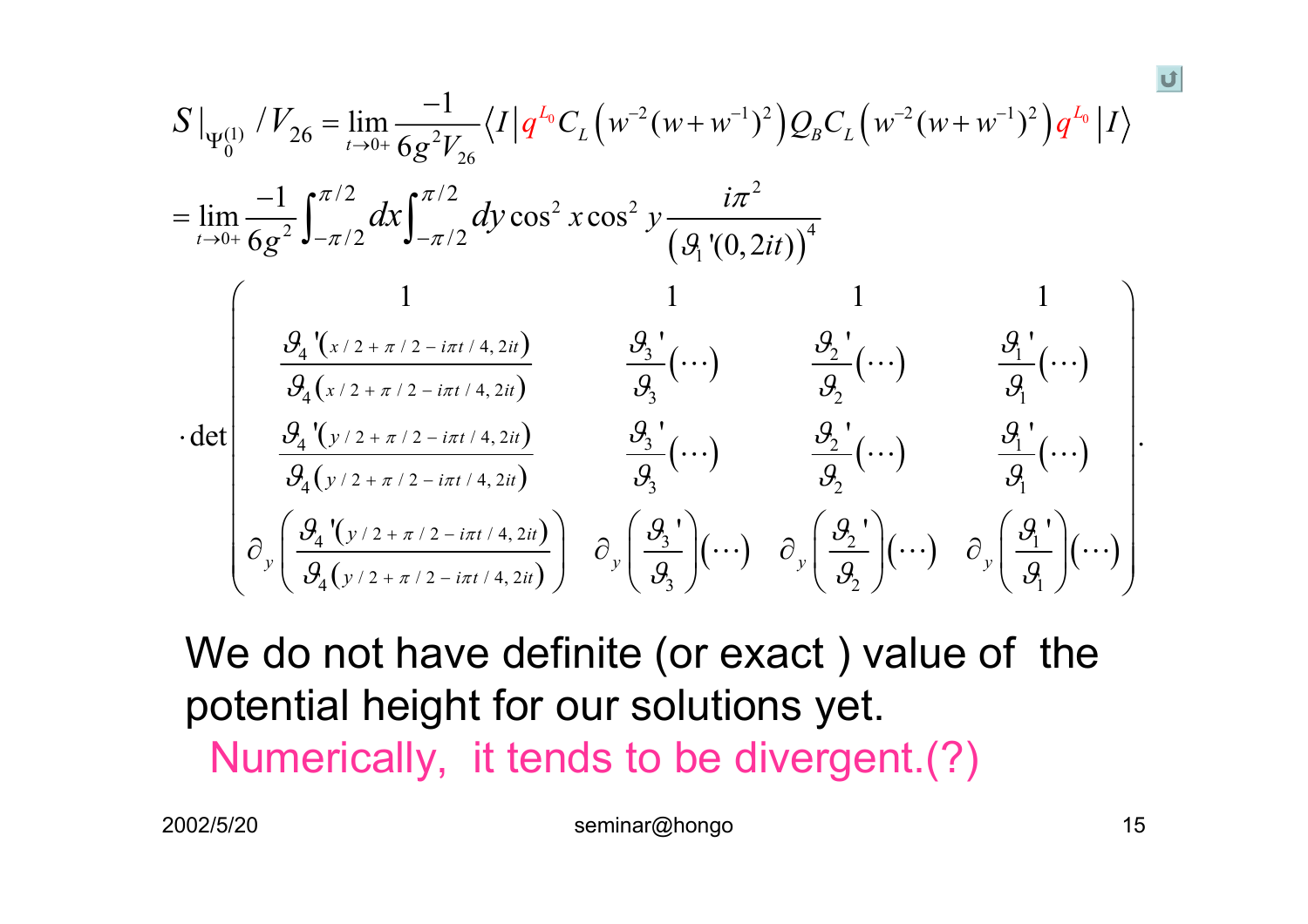# Cohomology of new BRST operator

**1** Kinetic term around a solution  

$$
S|_{\Psi_0+\psi}=-\frac{1}{g}\left[\frac{1}{2}\langle\psi,Q_B^*\psi\rangle+\frac{1}{3}\langle\psi,\psi*\psi\rangle\right]+S|_{\Psi_0},
$$

 $|\psi|$  $0 \times 1$   $9 \times 10$  $Q'_{~B} \, \psi = Q_{\scriptscriptstyle B} \psi + \Psi_{~0} \ast \psi - (-1)^{|\psi|} \psi \ast \Psi_{~0} .$ 

The new BRST operator around our solution  $\Psi_0^{(1)}$  is

$$
Q_B' = \frac{1}{2}Q_0 - \frac{1}{4}Q_{-2} - \frac{1}{4}Q_2 + 2c_0 + c_{-2} + c_2 = R_2 + R_0 + R_{-2}.
$$

2 2 2  $R_{\scriptscriptstyle\pm 2}\coloneqq -\frac{1}{4}\mathcal{Q}_{\scriptscriptstyle\pm 2} + c_{\scriptscriptstyle\pm 2},\;\;\; R_{\scriptscriptstyle 0}\coloneqq \frac{1}{2}\mathcal{Q}_{\scriptscriptstyle 0} + 2c_{\scriptscriptstyle 0} \;\;\;$  satisfy following relations:

 $2 \cap D \cap D$   $2 \cap D$  $R_{\pm 2}^2 = 0, \hspace{5mm} R_{\pm 2} R_0^{} + R_0 R_{\pm 2}^{} = 0, \hspace{5mm} R_0^2 + R_2 R_{-2}^{} + R_{-2} R_2^{} = 0.$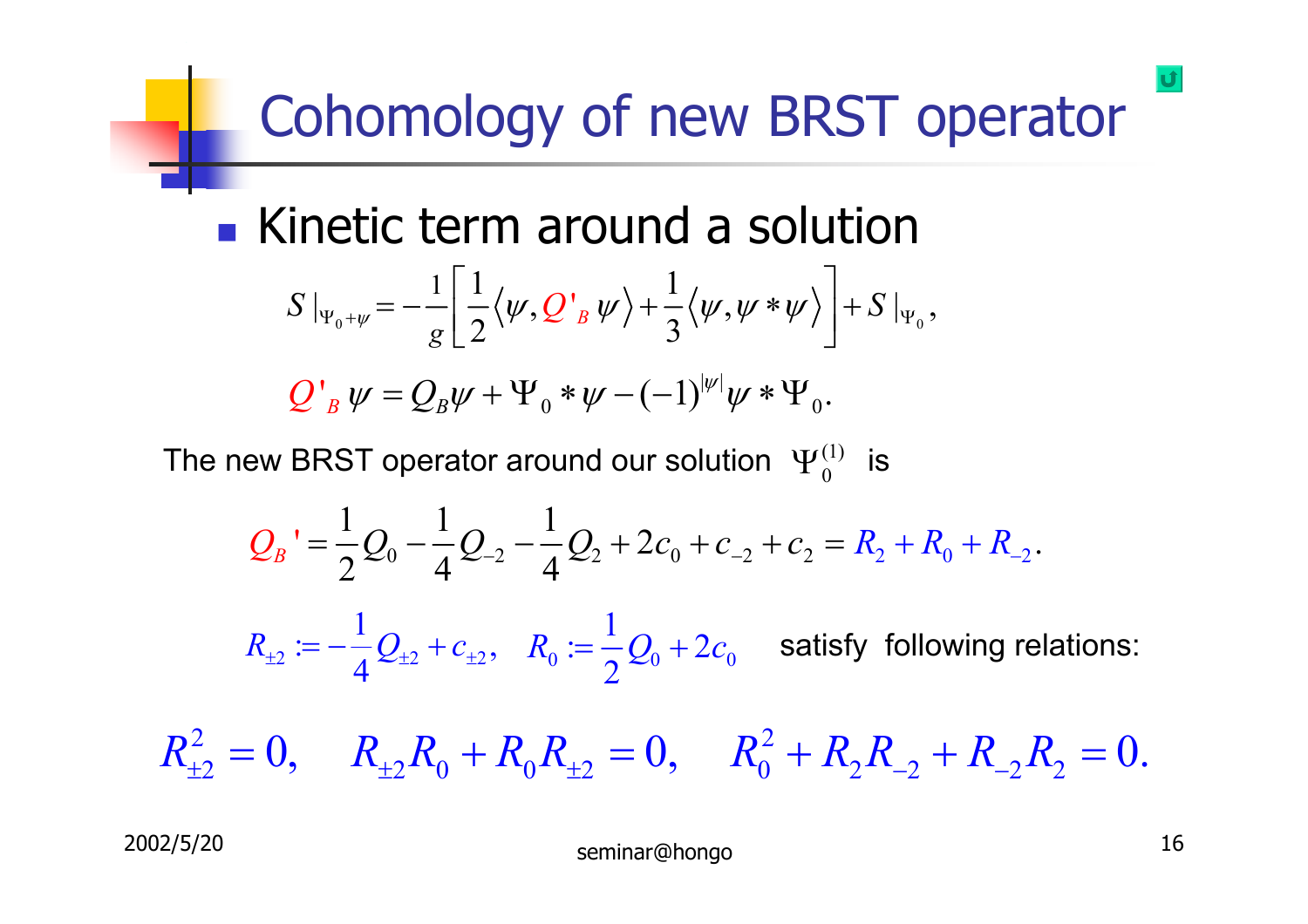

 $Q^r_{\ B}$  cohomology is trivial in ghost number 1 states.

Proof We consider the equation  $\mathcal{U'}_B \psi =$ 

for the ghost number 1 state

$$
\psi = \sum_{N \ge h} \psi_{-N}.
$$

 $Q'{}_{B}\,\psi=0$ 

In other words, we solve the following equations:

 $k = 0, 1,$  $R_2\psi_{-h-k}=0,$  $R_2 \psi _{-h-k-2}^{}=-R_0 \psi _{-h-k}^{},$  $R_2 \psi_{-h-k-2l} = -R_0 \psi_{-h-k-2(l-1)} - R_{-2} \psi_{-h-k-2(l-2)}, \quad l \ge 2.$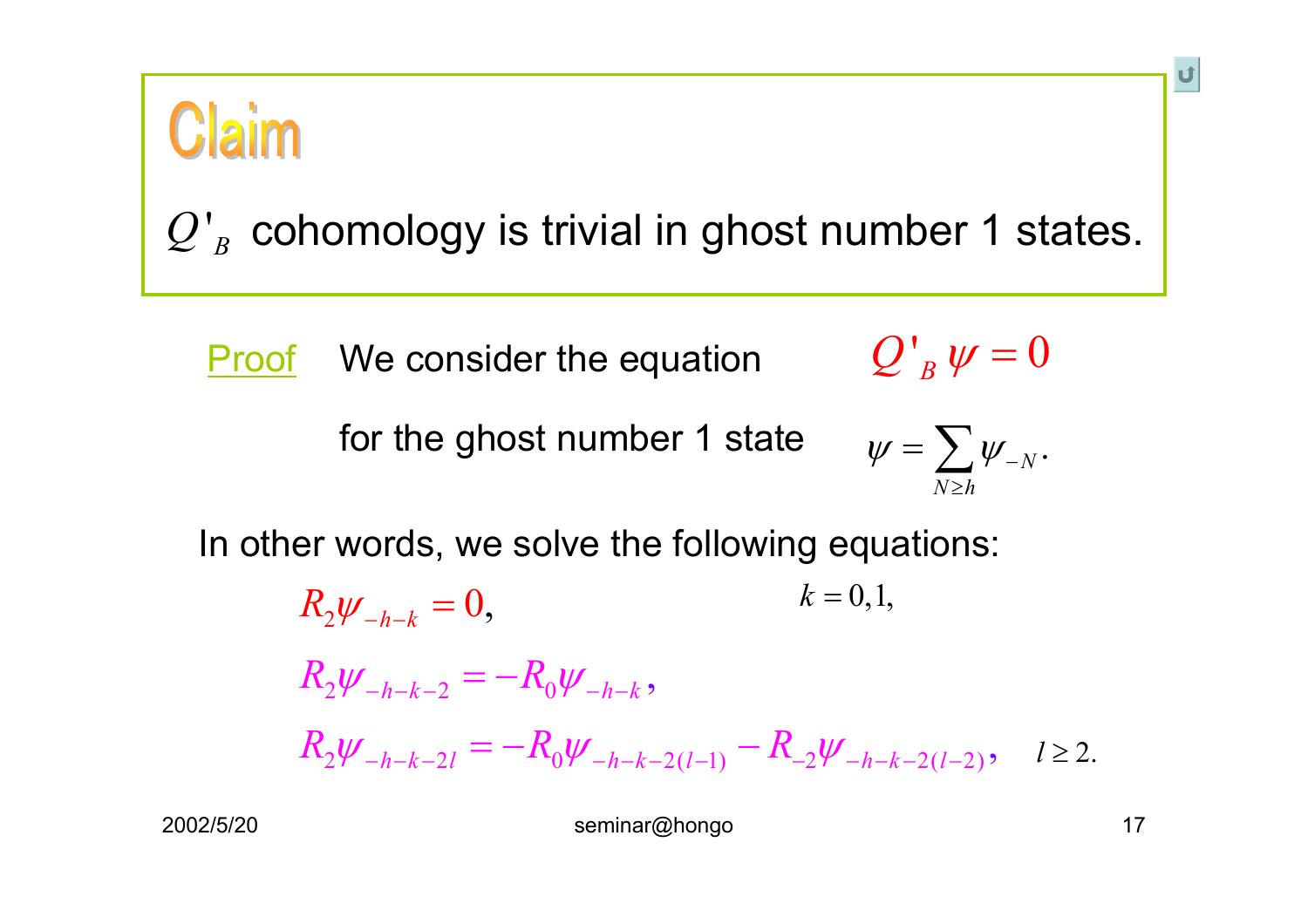$$
R_2
$$
 is rewritten as  $R_2 = -\frac{1}{4}Q_2 + c_2 = -\frac{1}{4}\widetilde{Q}_0$ .

 $\mathcal{Q}_0$ ''is given by replacing  $\,c_{_{n}}\!,\!b_{_{n}}\,$  with  $\,\widetilde{c_{_{n}}}\coloneqq c_{_{n+2}},\widetilde{b_{_{n}}}\coloneqq b_{_{n-2}}\,$  in  $\,\mathcal{Q}_{_{0}}\!=\!\mathcal{Q}_{_{B}}.$ 

 $\mathcal{Q}_{\scriptscriptstyle B} \psi = 0$ Solutions of  $\quad O_{\scriptscriptstyle B} \psi = 0 \,\,\,$  are  $\qquad$  [Kato-Ogawa,M.Henneaux,...]  $\ket{\psi} = A_{\text{DDF}} \ket{0,p_{0}} + B_{\text{DDF}} c_{0} \ket{0,p_{0}} + Q_{B} \ket{\phi}$  $\langle D, p_0 \rangle = e^{ip_0 x} |\Omega \rangle,$   $p_0^- = \pm \frac{1}{\sqrt{2\alpha}}, \quad p_0^ \langle \Omega \rangle := c_1 | 0 \rangle, \qquad c_n | \Omega \rangle = 0, n \ge 1, \qquad b_n | \Omega \rangle = 0, n \ge 0,$ 1 2 $\alpha$  '  $p_0^{\dagger} = \pm \frac{1}{\sqrt{p_0^{\dagger}}}$ ,  $p_0^{\dagger} = 0$ , αwhere  $|0, p_0\rangle = e^{ip_0x}|\Omega\rangle$ ,  $p_0^{\pm} = \pm \frac{1}{\sqrt{2}}, \quad p_0^{\pm} = \pm \frac{1}{\sqrt{2}}$  $\left[ A^i_m, A^j_n \right] = m \delta_{m+n,0} \delta^{i,j}, \quad \left[ L^X_{m, A^i_n} \right] = 0.$  $\left[\,A_{m}^{i},A_{n}^{j}\,\right]=m\delta_{m+n,0}\delta^{i,j},\hspace{0.5cm}\left[\,L_{m}^{X}A_{n}^{i}\,\right]=$ and  $A_{\text{DDF}}, B_{\text{DDF}}$  are generated by DDF operators  $A_n^i$  :

&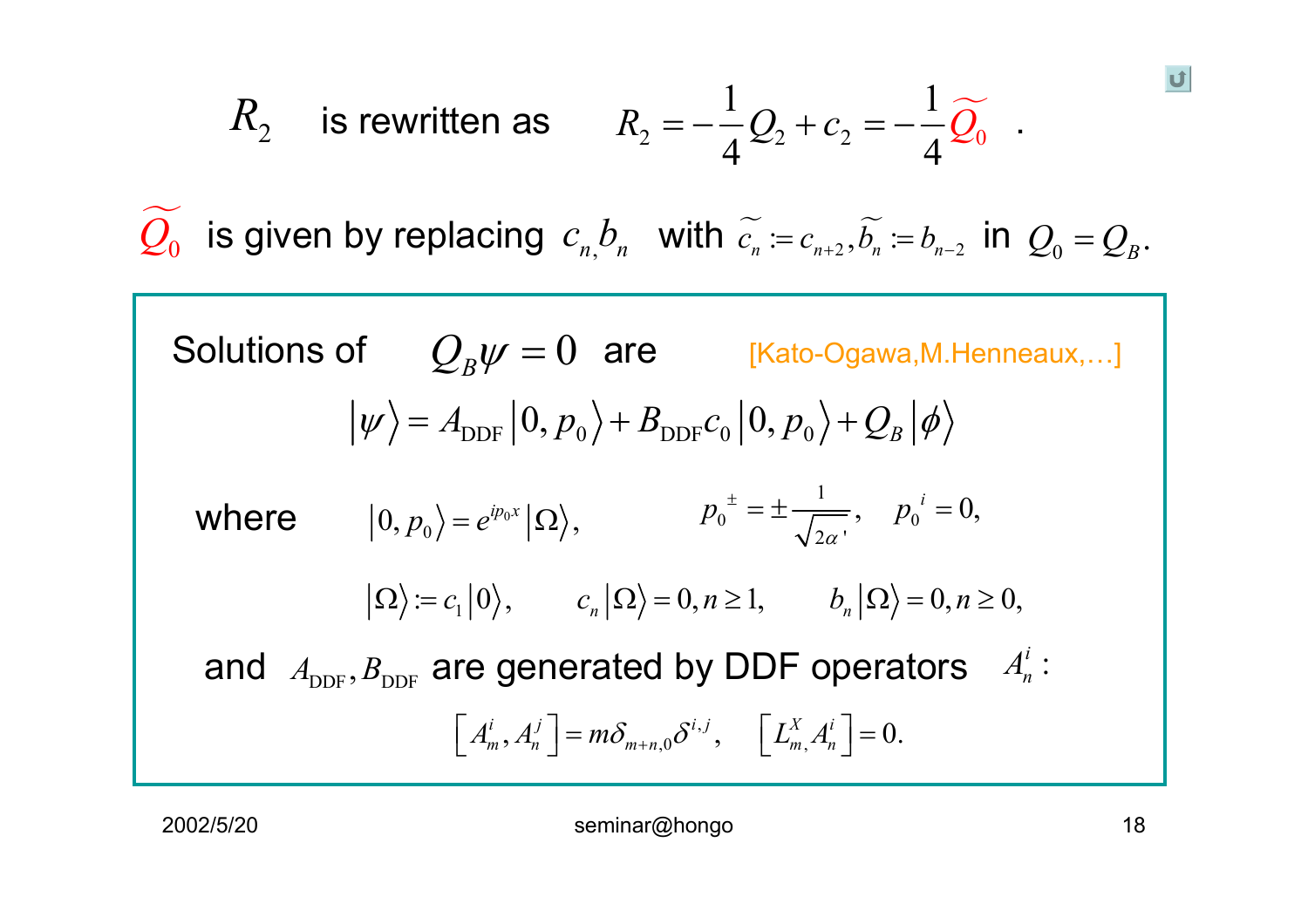Similarly, solutions of 
$$
\widetilde{Q}_0 \psi = 0
$$
 are given by  
\n
$$
|\psi\rangle = A_{\text{DDF}} |\widetilde{0}, p_0\rangle + B_{\text{DDF}} \widetilde{c_0} |\widetilde{0}, p_0\rangle + \widetilde{Q_0} |\phi\rangle
$$
\n
$$
|\widetilde{0}, p_0\rangle = b_{-2}b_{-1}|0, p_0\rangle, \quad \widetilde{c_n} |\widetilde{0}, p_0\rangle = 0, n \ge 1, \quad \widetilde{b_n} |\widetilde{0}, p_0\rangle = 0, n \ge 0.
$$

### Here  $\left|\mathit{\Psi}_{\mathit{-h-k}}\right\rangle$  is ghost number 1,  $R_2 |\psi_{-h-k}\rangle = 0 \Rightarrow |\psi_{-h-k}\rangle = R_2 |\phi_{-h-k-2}\rangle, \qquad \exists |\phi_{-h-k-2}\rangle.$ Then $R_2 |\psi_{-h-k-2}\rangle = -R_0 |\psi_{-h-k}\rangle = -R_0 R_2 |\phi_{-h-k-2}\rangle = R_2 R_0 |\phi_{-h-k-2}\rangle,$  $\Rightarrow$   $|\psi_{-h-k-2}\rangle = R_0 |\phi_{-h-k-2}\rangle + R_2 |\phi_{-h-k-4}\rangle, \quad \exists |\phi_{-h-k-4}\rangle.$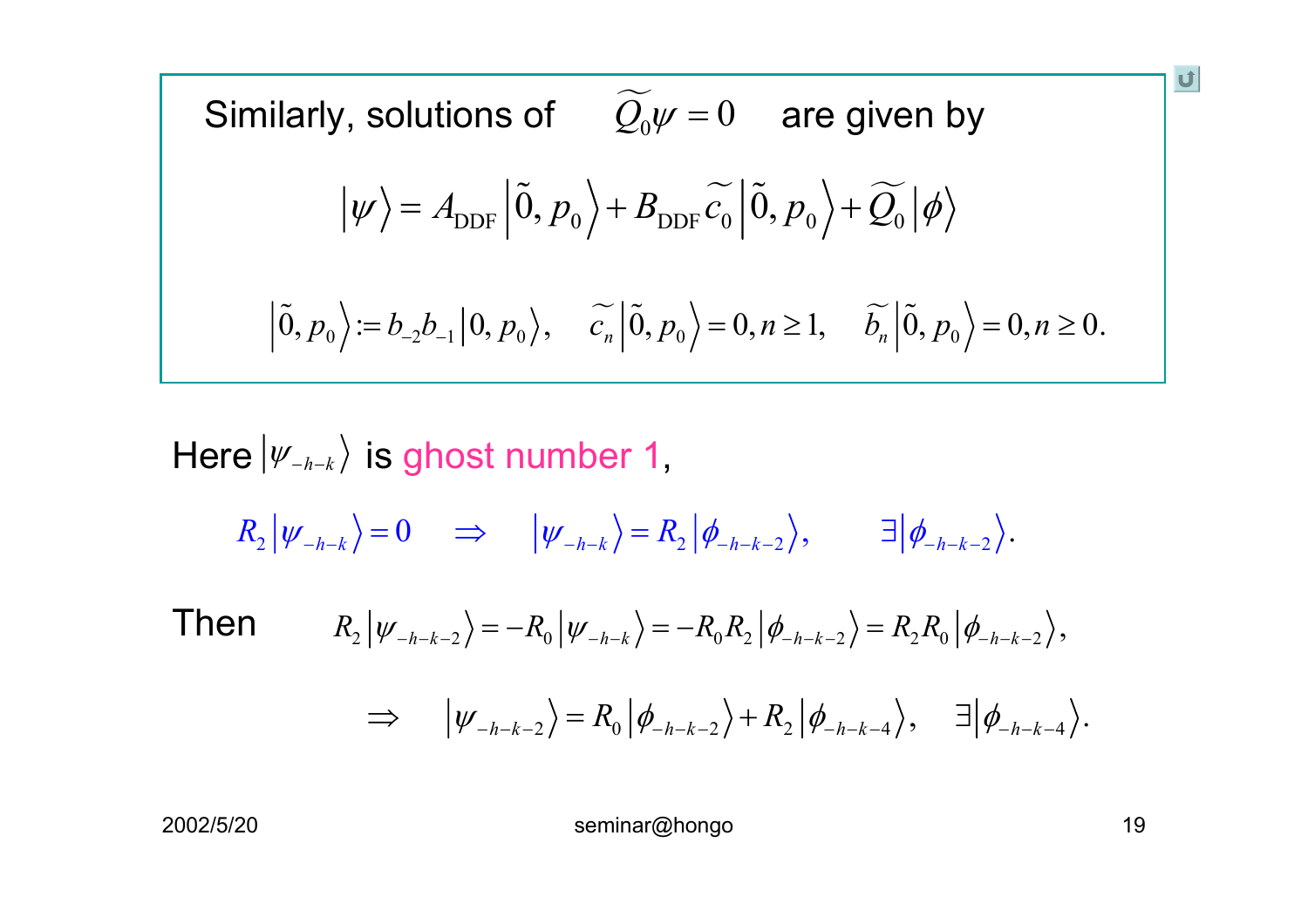Suppose, 
$$
|\psi_{-h-k-2l}\rangle = R_{-2} |\phi_{-h-k-2(l-1)}\rangle + R_0 |\phi_{-h-k-2l}\rangle + R_2 |\phi_{-h-k-2(l+1)}\rangle
$$
,  $l = m, m-1$   
\nthen  
\n
$$
R_2 |\psi_{-h-k-2(m+1)}\rangle = -R_0 |\psi_{-h-k-2m}\rangle - R_{-2} |\psi_{-h-k-2(m-1)}\rangle
$$
\n
$$
= -R_0 (R_{-2} |\phi_{-h-k-2(m-1)}\rangle + R_0 |\phi_{-h-k-2m}\rangle + R_2 |\phi_{-h-k-2(m+1)}\rangle)
$$
\n
$$
- R_{-2} (R_{-2} |\phi_{-h-k-2(m-2)}\rangle + R_0 |\phi_{-h-k-2(m-1)}\rangle + R_2 |\phi_{-h-k-2m}\rangle)
$$
\n
$$
= R_2 (R_{-2} |\phi_{-h-k-2m}\rangle + R_0 |\phi_{-h-k-2(m+1)}\rangle),
$$
\n
$$
\Rightarrow
$$
\n
$$
|\psi_{-h-k-2(m+1)}\rangle = R_{-2} |\phi_{-h-k-2m}\rangle + R_0 |\phi_{-h-k-2(m+1)}\rangle + R_2 |\phi_{-h-k-2(m+2)}\rangle, \exists |\phi_{-h-k-2(m+2)}\rangle
$$
\nBy induction, we conclude  
\n
$$
|\psi_{-h-k-2l}\rangle = R_{-2} |\phi_{-h-k-2(l-1)}\rangle + R_0 |\phi_{-h-k-2l}\rangle + R_2 |\phi_{-h-k-2(l+1)}\rangle, \quad l \ge 0,
$$
\nnamely,  $|\psi\rangle = Q'_{B} |\phi\rangle, \quad \exists |\phi\rangle = \sum_{k=0,1/2l} |\phi_{-h-k-2l}\rangle.$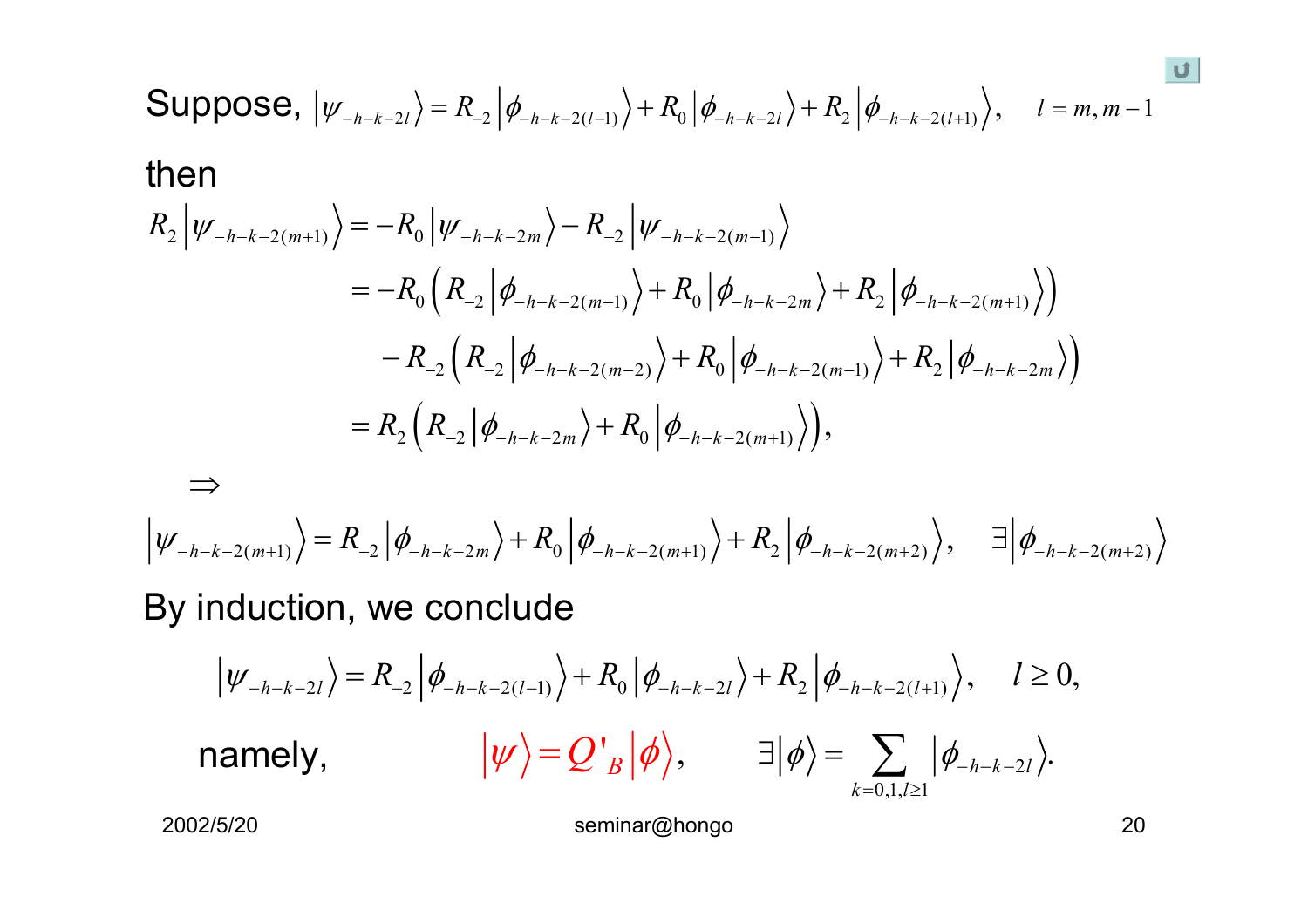• We have similar arguments for other solution  $\Psi^{(l)}_0$ by using  $\,R_{\scriptscriptstyle\gamma_I}\,$  instead of  $R_{\scriptscriptstyle 2}$ New BRST charge around it is  $\pmb{0}$  $\Psi^{(l)}_{\alpha}$  $R_{\rm_{2l}}$  instead of  $R_{\rm_{2}}.$ 

$$
Q_B^{(l)} = \frac{1}{2}Q_0 + 2l^2c_0 - (-1)^l(R_{2l} + R_{-2l}),
$$
  
where 
$$
R_{\pm 2l} = -\frac{1}{4}Q_{\pm 2l} + c_{\pm 2l} = -\frac{1}{4}\tilde{Q}_0^{(\pm l)}.
$$

 $\approx$ (l) 0 $\widetilde{\mathcal{Q}}^{(l)}_{0}$  is given by replacing  $c_{\scriptscriptstyle n}, b_{\scriptscriptstyle n}$  with  $\widetilde{c_{\scriptscriptstyle n}}$ 'is given by replacing  $c_{\scriptscriptstyle n}, b_{\scriptscriptstyle n}$  with  $c_{\scriptscriptstyle n} \coloneqq c_{\scriptscriptstyle n+2l}, b_{\scriptscriptstyle n} \coloneqq b_{\scriptscriptstyle n-2l}$  in  $\quad_{{\hspace{-.1em}L\hspace{-1.1em}B}}$ 

#### We can prove

cohomology is trivial in ghost number 1 states.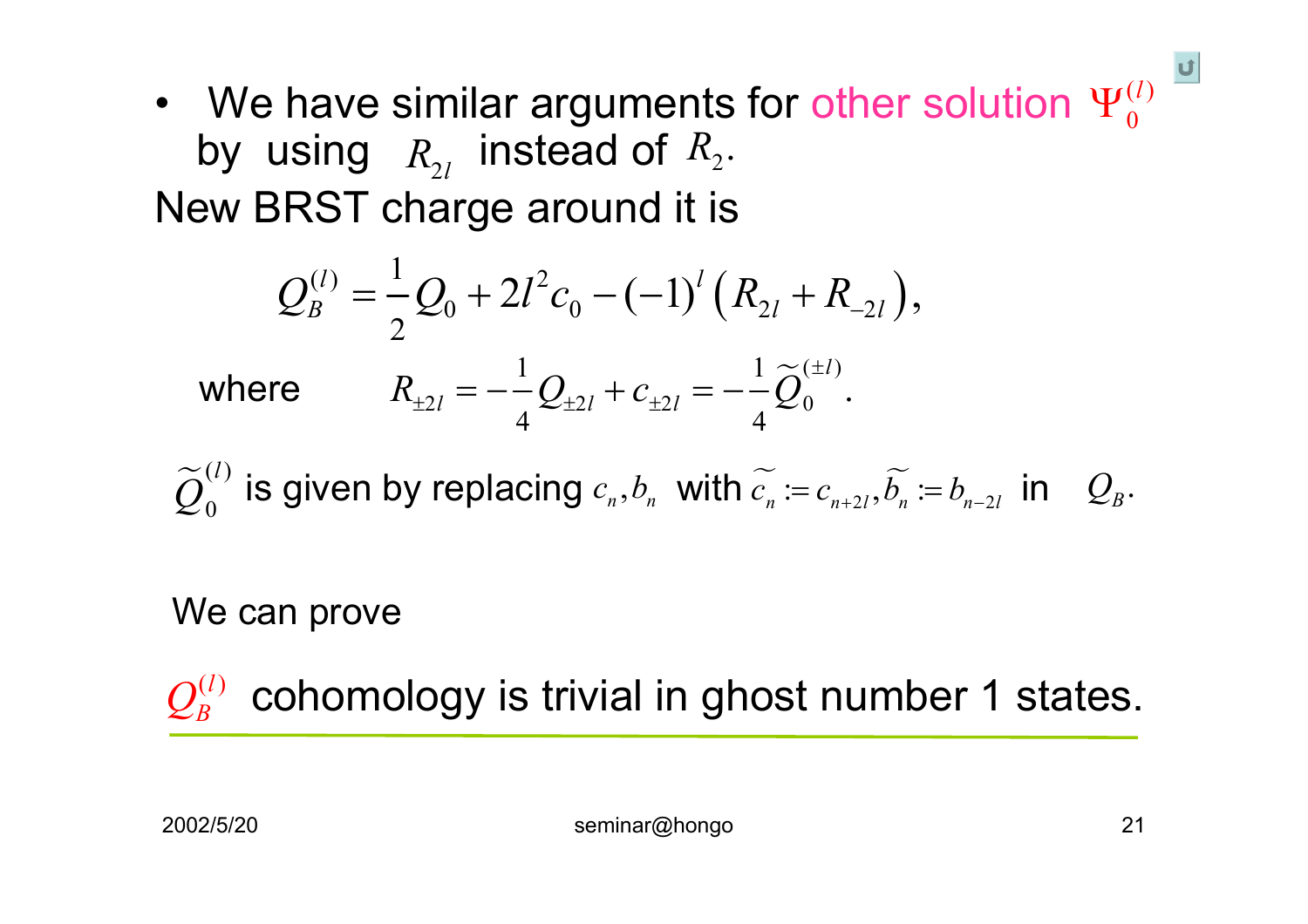0 • There are nontrivial solutions for  $\mathcal{Q}_{B}^{(l)}|\psi^{(l)}\rangle=0$ of the form:

$$
\left|\psi^{(l)}\right\rangle = \exp\left(-q(f^{(l)})\right)
$$

$$
\left(A_{\text{DDF}}b_{-2l}b_{-2l+1}\cdots b_{-2}b_{-1}\right|0, p_{0}\rangle + B_{\text{DDF}}b_{-2l+1}\cdots b_{-2}b_{-1}\left|0, p_{0}\right\rangle\right),
$$
  
\nwhere  $q(f^{(l)}) = 2\sum_{n\geq 1} \frac{(-1)^{n(1+l)}}{n} q_{-2ln}$   
\nin other ghost number sector.  
\nThis follows from the identity:  
\n
$$
\exp\left(q(f^{(l)})\right)Q_{B}^{(l)}\exp\left(-q(f^{(l)})\right) = -(-1)^{l} R_{2l}.
$$

U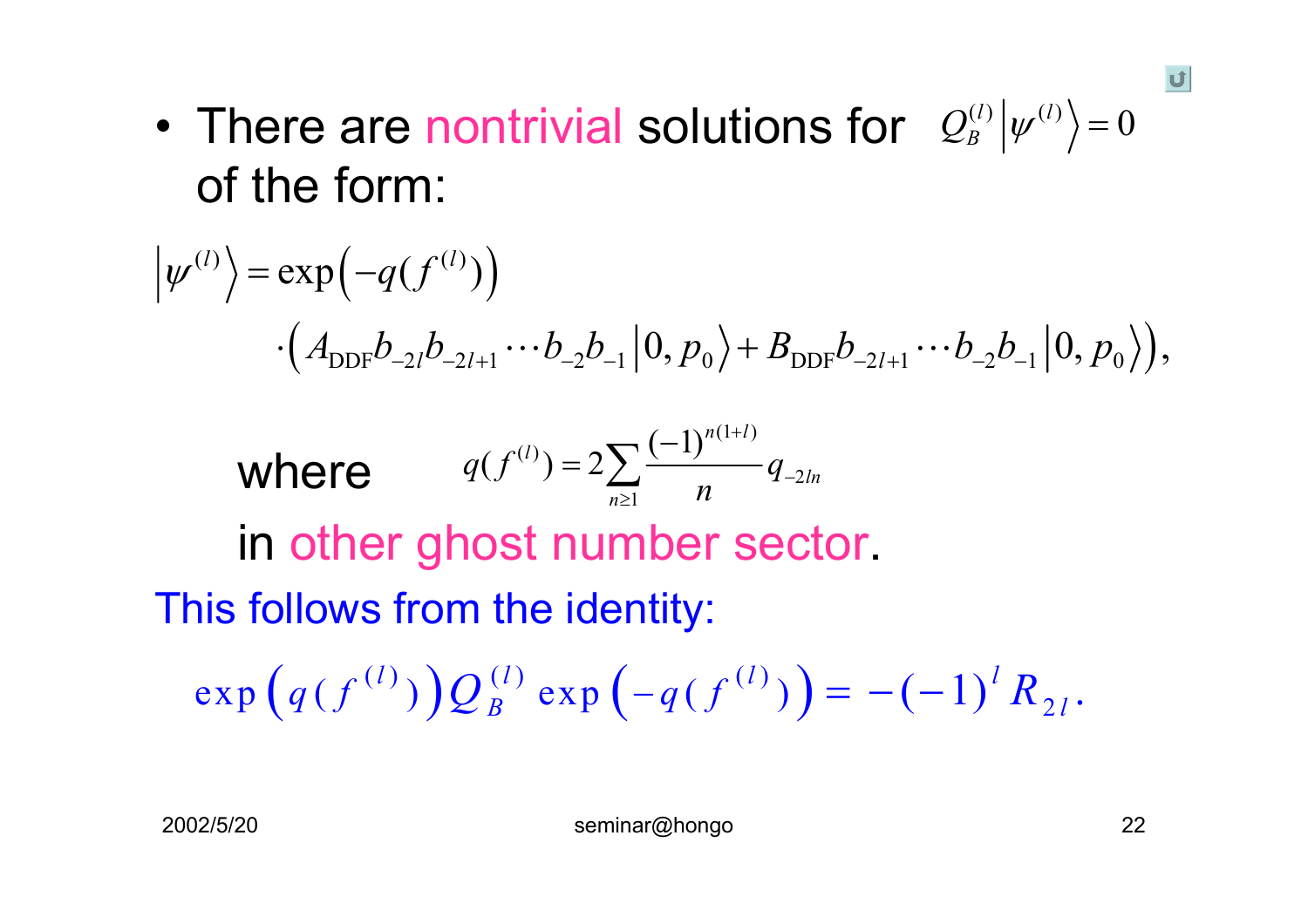# Summary and Discussion

- **I** We have investigated whether some solutions of CSFT using identity string field can be tachyon vacuum or not.
- **Evaluation of potential height at the solutions expressed** by identity string field is rather difficult by our two regularization methods. It is divergent at least naively.
- **The new BRST charge cohomology around Takahashi-**Tanimoto limit solutions is trivial in ghost number 1 states. This suggests they are nontrivial solutions of CSFT although we do not know yet that they are the tachyon vacuum in Sen's conjecture.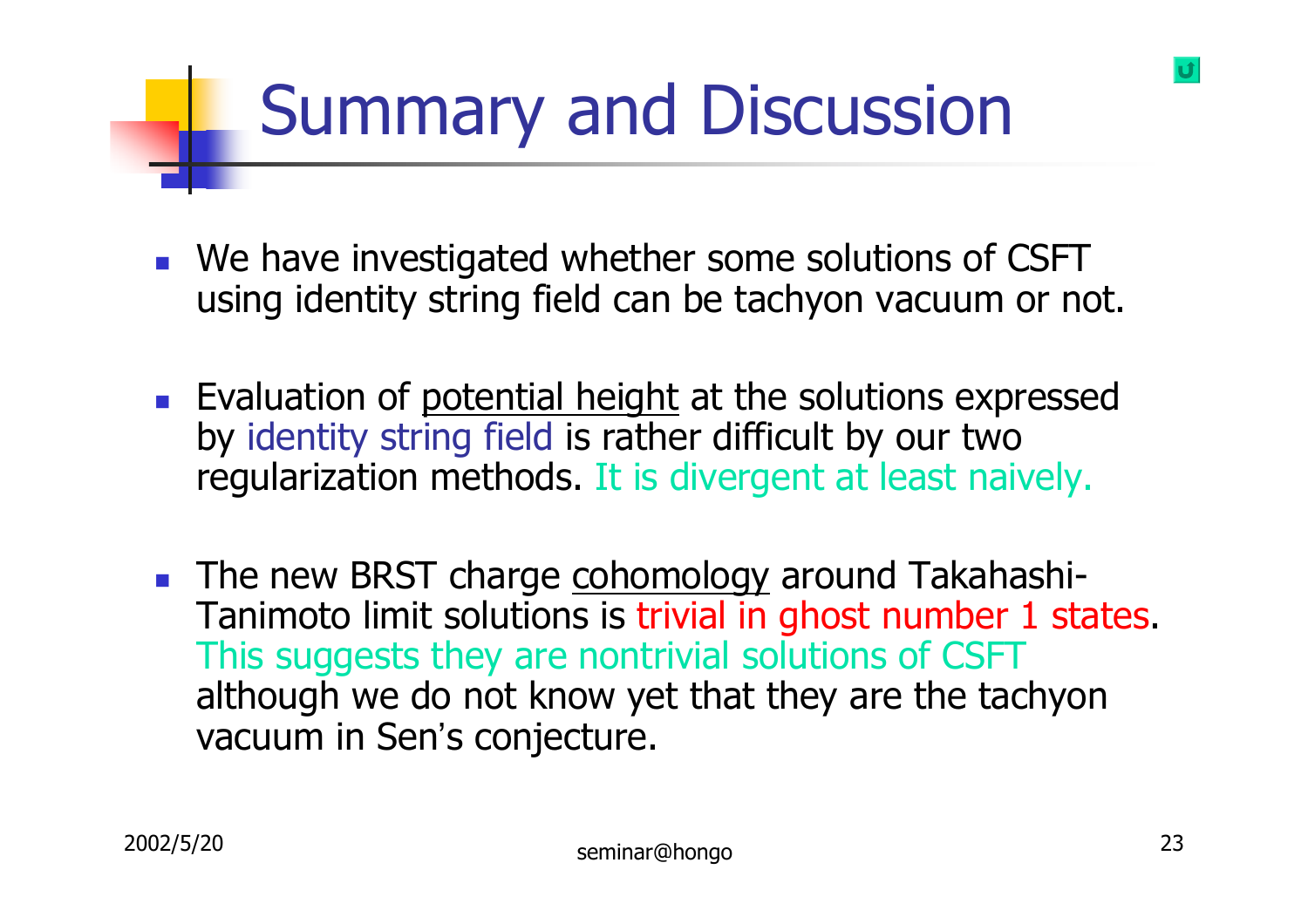• In the context of Takahashi-Tanimoto solutions, the solution which plugs CSFT into VSFT directly is very singular limit (?):

$$
\left|\Psi_{0}\right\rangle = Q_{L}\left(e^{h}-1\right)\left|I\right\rangle - C_{L}\left((\partial h)^{2}e^{h}\right)\left|I\right\rangle
$$

$$
h(w) \to -\infty \qquad |\Psi_0\rangle = -Q_L |I\rangle + C_L(f)|I\rangle.
$$

There is subtlety about  $Q_{I}I$ : By CFT calculation, we have  $\langle \phi, Q_I I * Q_I I \rangle \!=\! \langle \phi, Q_I^2 \rangle$  $\langle \phi, Q_L I * Q_L I \rangle = \langle \phi, Q_L^2 I \rangle = 0,$ 

but by oscillator calculation, we have

$$
Q_L^2 |I\rangle = -\frac{2\zeta(0)}{\pi^2} (1 + 2\zeta(0)) Q_B c_0 |I\rangle = 0. \quad (?)
$$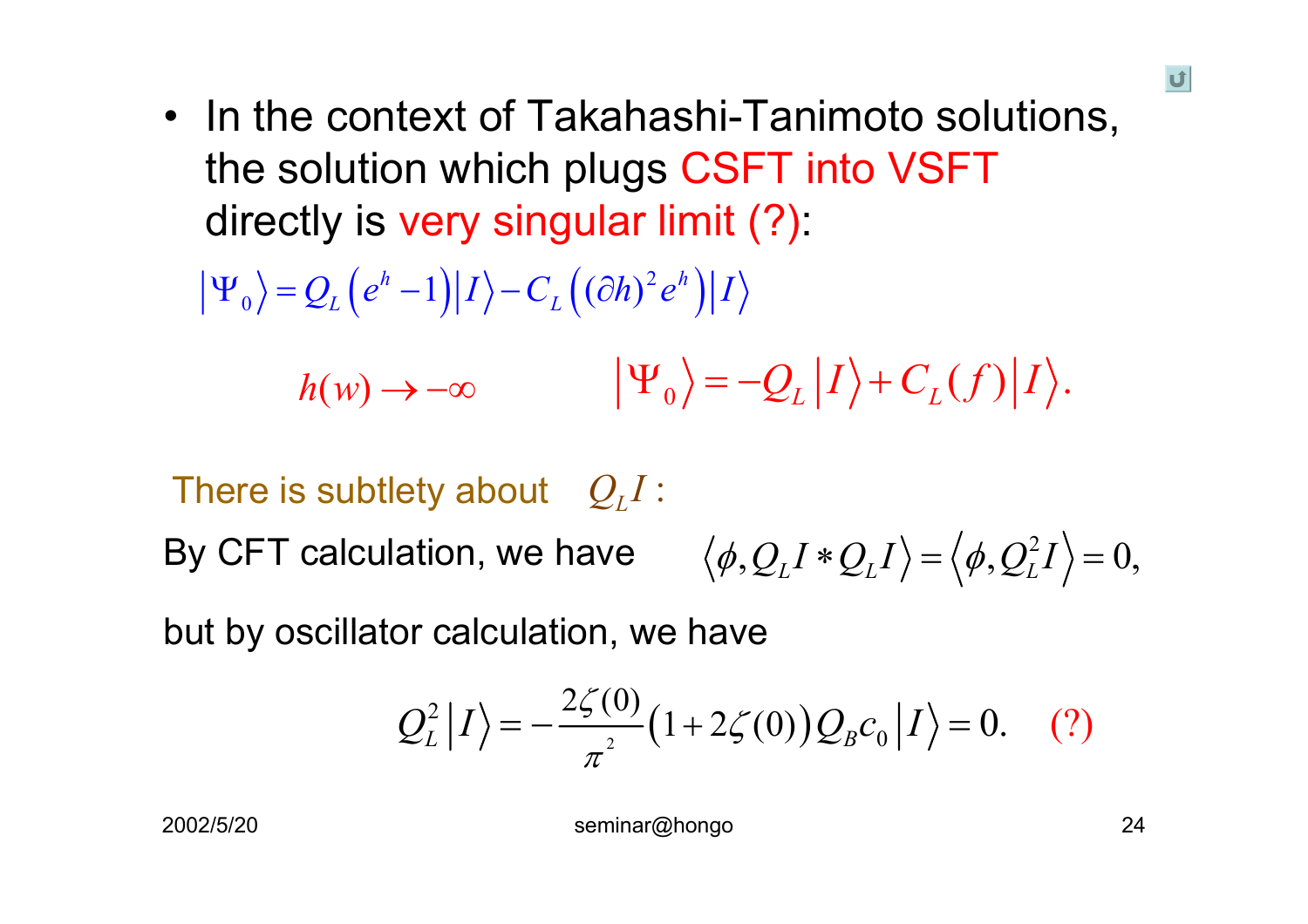0 • Is the identity string field well-defined?

Mystery on 
$$
c_0I
$$
 [Rastelli-Zwiebach(2000)]

\n
$$
c_0A = c_0(I*A) = (c_0I)*A + I*(c_0A) = (c_0I)*A + c_0A,
$$
\n
$$
\therefore (c_0I)*A = 0, \forall A.
$$
\nIf we take  $A = I$ ,  $0 \neq c_0I = (c_0I)*I = 0$  (??)

• Is there another exact solution which do not use identity string field in CSFT?

U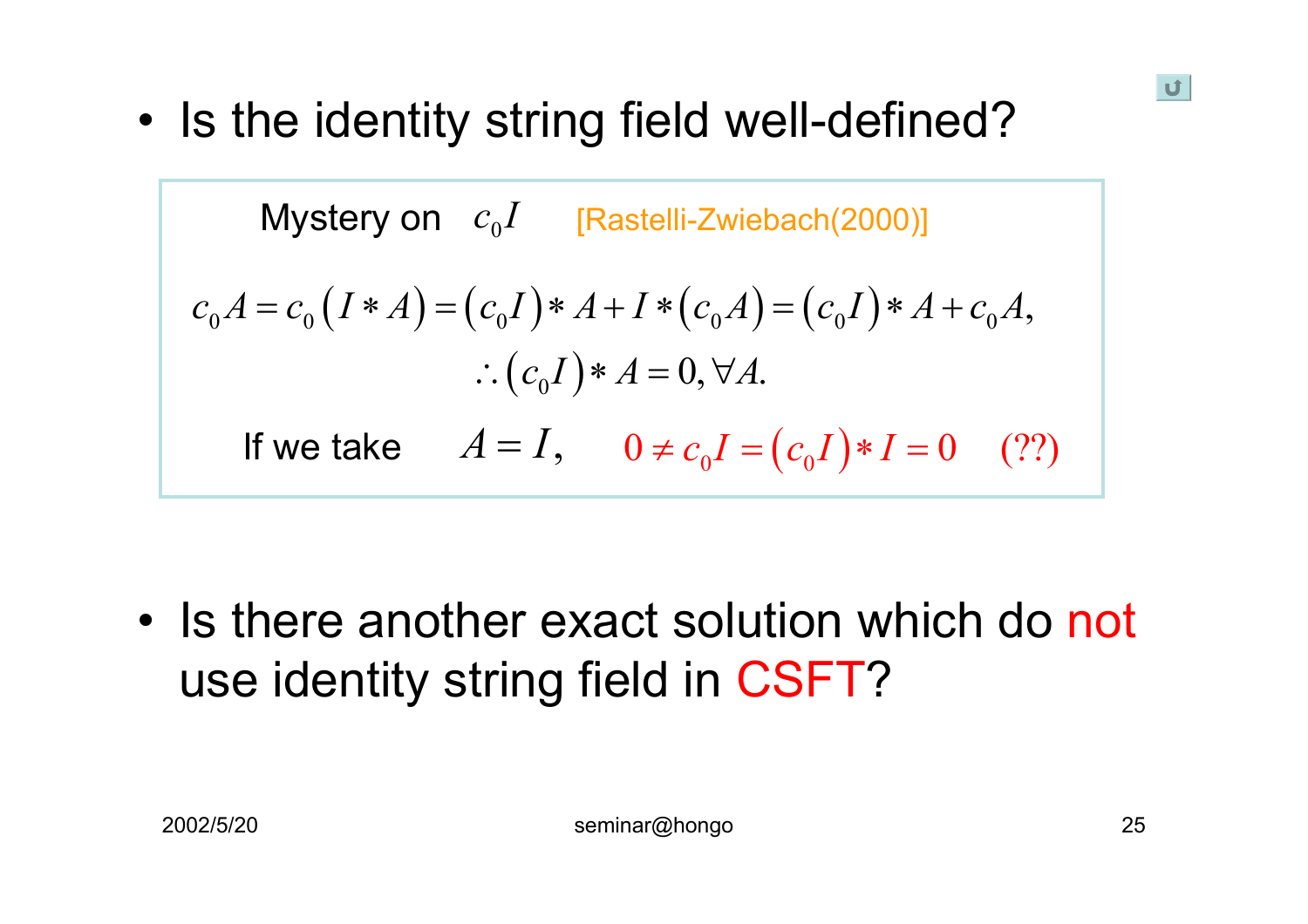

U.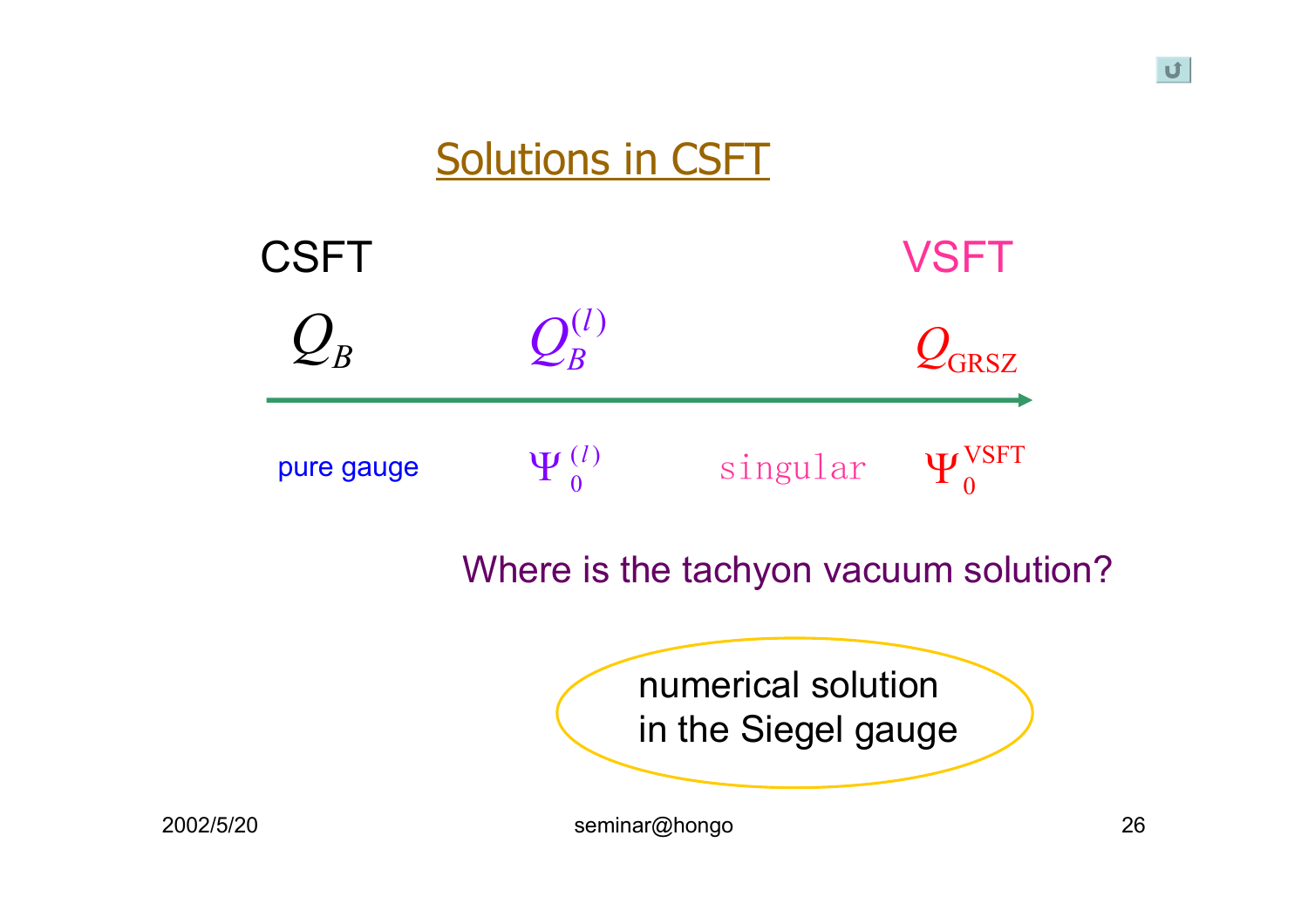• ket representation of string field:  $\Psi$  =  $(\varphi(x) + A_{\mu}(x)\alpha^{\mu}_{-1} + \cdots + B(x)b_{-1}c_0 + \cdots)c_1|0\rangle.$ 

Classically, these are ghost number 1 states.

• The  $\,$   $\ast$  product is defined as

$$
|A*B\rangle_1 := {}_{2}\langle A|_3 \langle B||V_3\rangle_{123}, \quad \langle A| := {}_{12}\langle R||A\rangle_{2}.
$$

 $\bullet$ There are some relations:

$$
\langle A|B*C \rangle = \langle A, B*C \rangle = \langle B, C*A \rangle = \langle C, A*B \rangle,
$$
  
\n
$$
(A*B)*C = A*(B*C) = A*B*C,
$$
  
\n
$$
Q_B^2 = 0, \quad \langle Q_B A, B \rangle = -(-1)^{|A|} \langle A, Q_B B \rangle,
$$
  
\n
$$
Q_B (A*B) = (Q_B A)*B + (-1)^{|A|} A * (Q_B B).
$$

2002/5/20 seminar@hongo 27

U